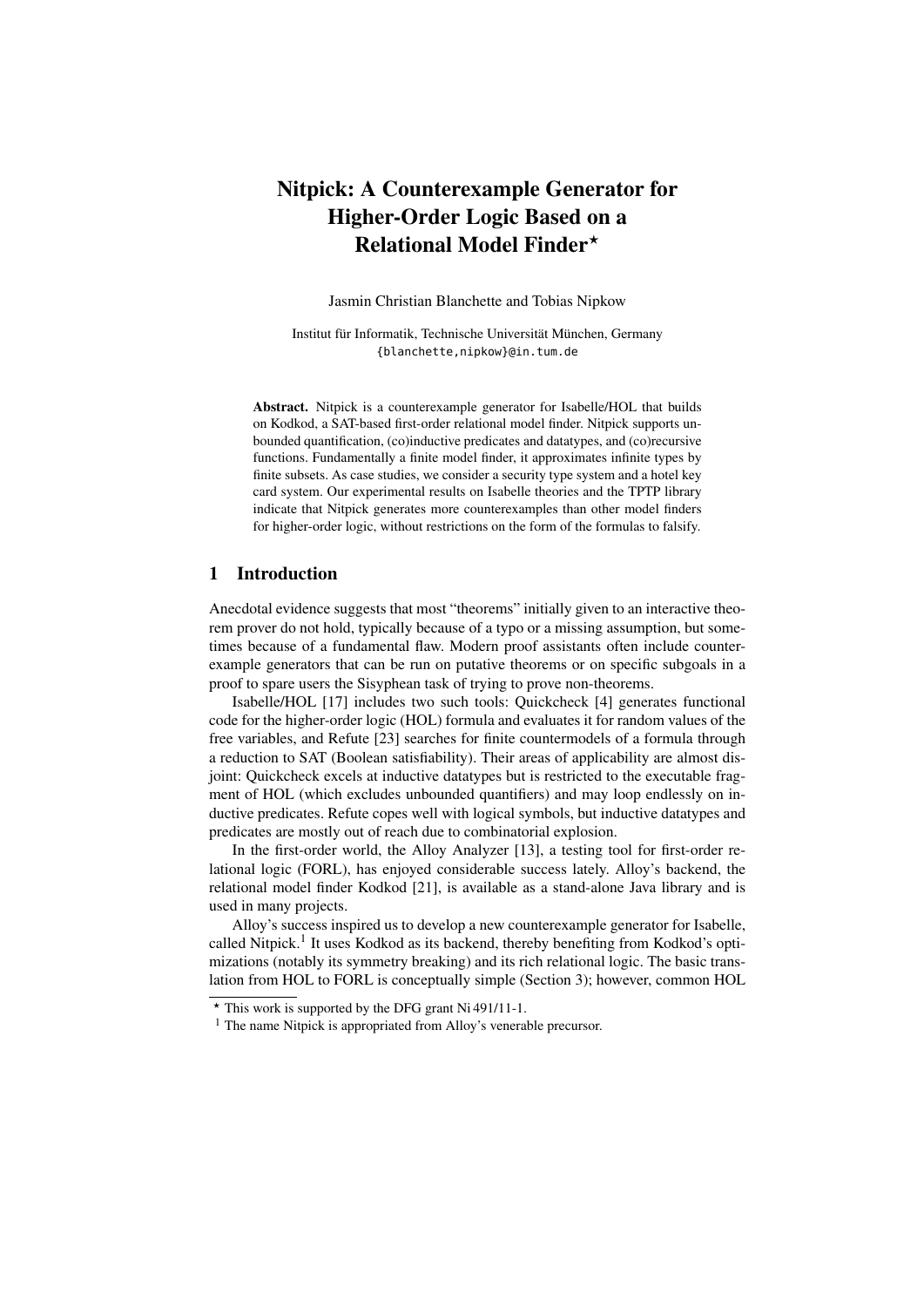idioms such as (co)inductive datatypes and (co)inductive predicates necessitate a translation scheme tailored for SAT solving (Section 4). In addition, Nitpick benefits from many novel optimizations that greatly improve its performance, especially in the presence of higher-order constructs (Section 5).

As case studies, we consider the Isabelle formalizations of a hotel key card system and a security type system (Section 6), both of which are currently beyond the reach of Quickcheck and Refute. Our evaluation indicates that Nitpick falsifies more formulas than Quickcheck and Refute (Section 7), to a large extent because it imposes no syntactic restrictions on the formulas to falsify. Nitpick is integrated with the TPTP benchmark suite [20] and exposed three bugs in the higher-order provers TPS [1] and LEO-II [3].

## 2 Background

### 2.1 Higher-Order Logic (HOL)

The types and terms of HOL [12] are that of the simply typed  $\lambda$ -calculus extended with type constructors and constants:

| Types:              |                                                      | Terms:                       |                                      |
|---------------------|------------------------------------------------------|------------------------------|--------------------------------------|
| $\sigma ::= \alpha$ | (type variable)                                      | $t ::= x^{\sigma}$           | (variable)                           |
|                     | $\mid (\sigma, , \sigma) \kappa$ (type construction) | $\lfloor c^{\sigma} \rfloor$ | (constant)                           |
|                     |                                                      | $\vert t \, t \vert$         | (application)                        |
|                     |                                                      |                              | $\lambda x^{\sigma} t$ (abstraction) |
|                     |                                                      |                              |                                      |

We write  $\kappa$  for ()  $\kappa$ ,  $\sigma \kappa$  for ( $\sigma$ )  $\kappa$ , and  $\sigma \kappa \tau$  for ( $\sigma$ ,  $\tau$ )  $\kappa$ . HOL's standard semantics interprets the Boolean type *o* and the function space  $\sigma \rightarrow \tau$ . Other types are defined, notably the product type  $\sigma \times \tau$ . The function arrow associates to the right, reflecting the left-associativity of application. We assume throughout that terms are well-typed using the standard typing rules and write *x* and *c* instead of  $x^{\sigma}$  and  $c^{\sigma}$  when the type  $\sigma$  is<br>irrelevant or can be inferred from the context. A formula is a term of type  $\sigma$ irrelevant or can be inferred from the context. A formula is a term of type *o*.

Type variables occurring in the type of a constant can be instantiated, offering a restricted form of polymorphism. Standard models interpret the constant  $\sim^{\alpha \to \alpha \to 0}$  as equality on  $\alpha$  for any instance of  $\alpha$ . Logical connectives and quantifiers can be defined in terms of  $\simeq$ ; for example,  $True<sup>o</sup> = (\lambda x<sup>o</sup>, x) \simeq (\lambda x, x)$  and  $\forall^{(\alpha \to o) \to o} = (\lambda P^{\alpha \to o}, P \simeq (\lambda x \text{ Tr} \mu o))$ . The traditional binder notation  $Ox$  *t* abbreviates  $O(\lambda x, t)$ .  $(\lambda x. True)$ ). The traditional binder notation *Qx. t* abbreviates *Q* ( $\lambda x. t$ ).

### 2.2 First-Order Relational Logic (FORL)

Kodkod's idiosyncratic logic, FORL, combines elements from first-order logic and relational calculus, to which it adds the transitive closure operator [21]. Its formulas involve variables and terms ranging over relations (sets of tuples drawn from a universe of uninterpreted atoms) of arbitrary arities. The logic is unsorted, but each term denotes a relation of a fixed arity that can be inferred from the arities of its variables. Our translation relies on the following FORL fragment.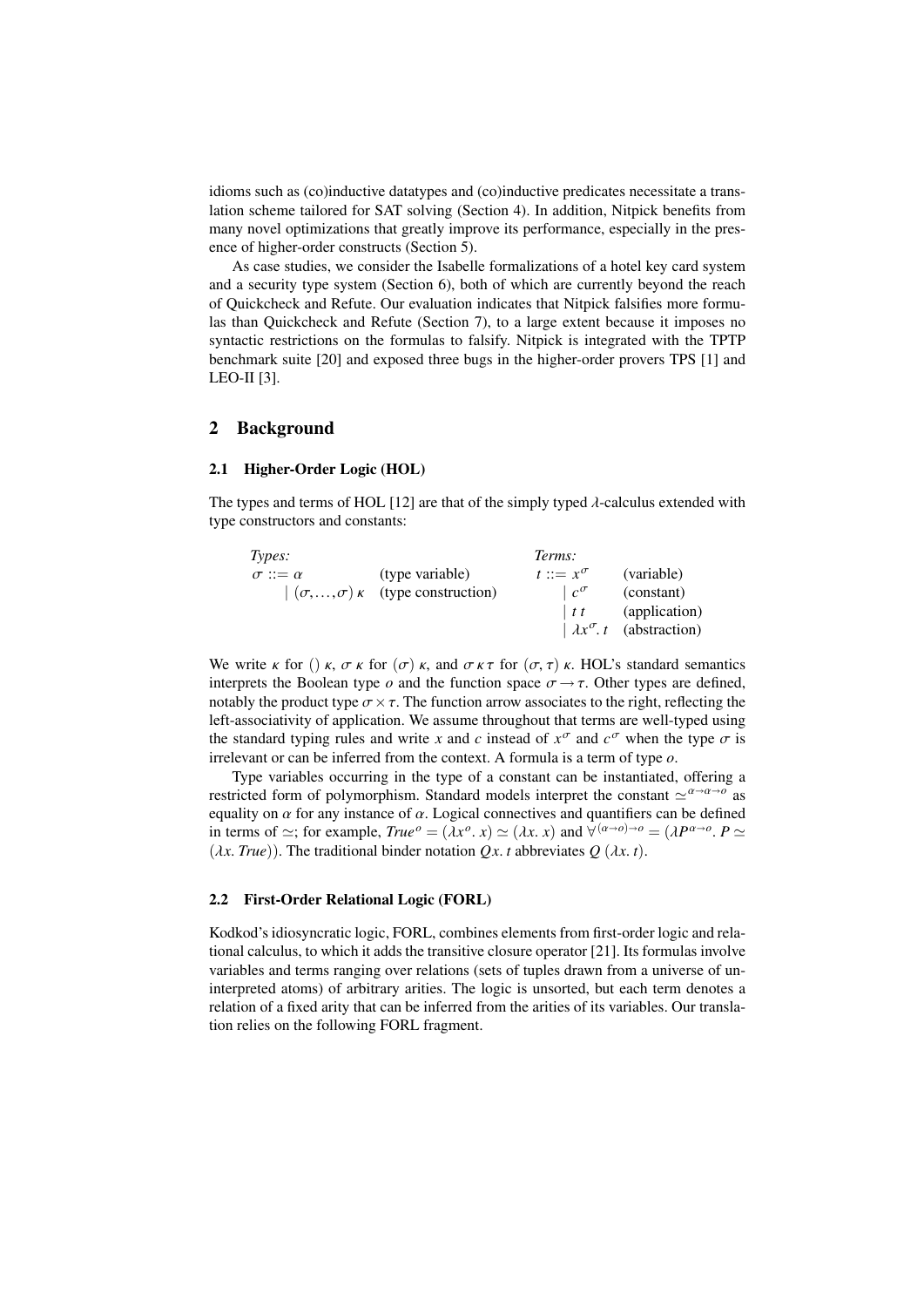| Formulas: |                         |                                                    | Terms: |                                                                      |                      |  |
|-----------|-------------------------|----------------------------------------------------|--------|----------------------------------------------------------------------|----------------------|--|
|           | $\varphi ::=$ false     | (falsity)                                          |        | $r ::=$ none                                                         | (empty set)          |  |
|           | true                    | (truth)                                            |        | iden                                                                 | (identity relation)  |  |
|           |                         | $m r$ (multiplicity constraint)                    |        | $a_n$                                                                | (atom)               |  |
|           |                         | $r \simeq r$ (equality)                            |        | $\boldsymbol{\chi}$                                                  | (variable)           |  |
|           |                         | $r \subseteq r$ (inclusion)                        |        | $\vert \{ \langle d, \ldots, d \rangle \, \vert \, \varphi \} \vert$ | (comprehension)      |  |
|           | $\neg \varphi$          | (negation)                                         |        | $\pi_n^n(r)$                                                         | (projection)         |  |
|           |                         | $\varphi \wedge \varphi$ (conjunction)             |        | $r^+$                                                                | (transitive closure) |  |
|           |                         | $\forall d$ : $\varphi$ (universal quantification) |        | r.r                                                                  | $(dot-join)$         |  |
|           |                         |                                                    |        | $r \times r$                                                         | (Cartesian product)  |  |
|           | $d ::= x \in r$         |                                                    |        | $r \cup r$                                                           | (union)              |  |
|           | $m ::=$ no   lone   one |                                                    |        | $r - r$                                                              | (difference)         |  |
|           | $n ::= 1   2   \cdots$  |                                                    |        | if $\varphi$ then r else r (conditional)                             |                      |  |
|           |                         |                                                    |        |                                                                      |                      |  |

FORL syntactically distinguishes between terms and formulas. The universe of discourse is  $\mathcal{A} = \{a_1, \ldots, a_k\}$ , where each  $a_i$  is an uninterpreted atom. Atoms and *n*-tuples are identified with singleton gets and singleton *n*-ary relations respectively. Bound variare identified with singleton sets and singleton *n*-ary relations, respectively. Bound variables in quantifications and comprehensions range over the tuples in a relation; thus,  $\forall x \in (a_1 \cup a_2) \times a_3$ :  $\varphi(x)$  is equivalent to  $\varphi(a_1 \times a_3) \wedge \varphi(a_2 \times a_3)$ .

Although they are not listed above, we will sometimes make use of  $\vee$ ,  $\longrightarrow$ ,  $\exists$ ,  $^*$ , and ∩ in examples. The constraint no *r* expresses that *r* is the empty relation, one *r* expresses that *r* is a singleton, and lone  $r \leftrightarrow$  no  $r \vee$  one *r*. The projection and dot-join operators are unconventional; their semantics is given by the equations

$$
\llbracket \pi_i^k(r) \rrbracket = \{ (r_i, \ldots, r_{i+k-1}) \mid (r_1, \ldots, r_m) \in \llbracket r \rrbracket \} \llbracket r \rrbracket
$$
\n
$$
\llbracket r \cdot s \rrbracket = \{ (r_1, \ldots, r_{m-1}, s_2, \ldots, s_n) \mid \exists t. (r_1, \ldots, r_{m-1}, t) \in \llbracket r \rrbracket \land (t, s_2, \ldots, s_n) \in \llbracket s \rrbracket \}.
$$

The dot-join operator admits three important special cases. Let *s* be unary and *r*, *r'* be hinary relations. The expression *s r* gives the direct image of the set *s* under *r*; if *s* is a binary relations. The expression  $s \cdot r$  gives the direct image of the set *s* under  $r$ ; if *s* is a singleton and  $r$  a function, it coincides with the function application  $r(s)$ . Analogously,  $r \cdot s$  gives the inverse image of *s* under *r*. Finally,  $r \cdot r'$  expresses relational composition.

To pass an *n*-tuple *s* to a function *r*, we write  $\langle s \rangle \cdot r$ , which stands for the *n*-fold dot-join  $\pi_n(s) \cdot (\ldots \cdot (\pi_1(s) \cdot r) \ldots)$ . We write  $\pi_i(r)$  for  $\pi_i^1(r)$ .<br>The relational operators often make it possible to express

The relational operators often make it possible to express first-order problems concisely. The following Kodkod specification attempts to fit 30 pigeons in 29 holes:

**vars** 
$$
pigeons = \{a_1, \ldots, a_{30}\}, \text{holes} = \{a_{31}, \ldots, a_{59}\}
$$
\n**var**  $\emptyset \subseteq \text{nest} \subseteq \{a_1, \ldots, a_{30}\} \times \{a_{31}, \ldots, a_{59}\}$ \n**solve**  $(\forall p \in \text{pigeons: one } p \cdot \text{nest}) \land (\forall h \in \text{holes: long } \text{nest} \cdot h)$ 

The example declares three free variables: *pigeons* and *holes* are given fixed values, whereas *nest* is specified with a lower and an upper bound. Variable declarations are an extralogical way of specifying sort constraints and partial solutions.

The constraint one *p*.*nest* states that pigeon  $p$  is in relation with exactly one hole, and lone *nest*.*h* that hole *h* is in relation with at most one pigeon. Taken as a whole, the formula states that *nest* is a one-to-one function. It is, of course, not satisfiable, a fact that Kodkod can establish in less than a second.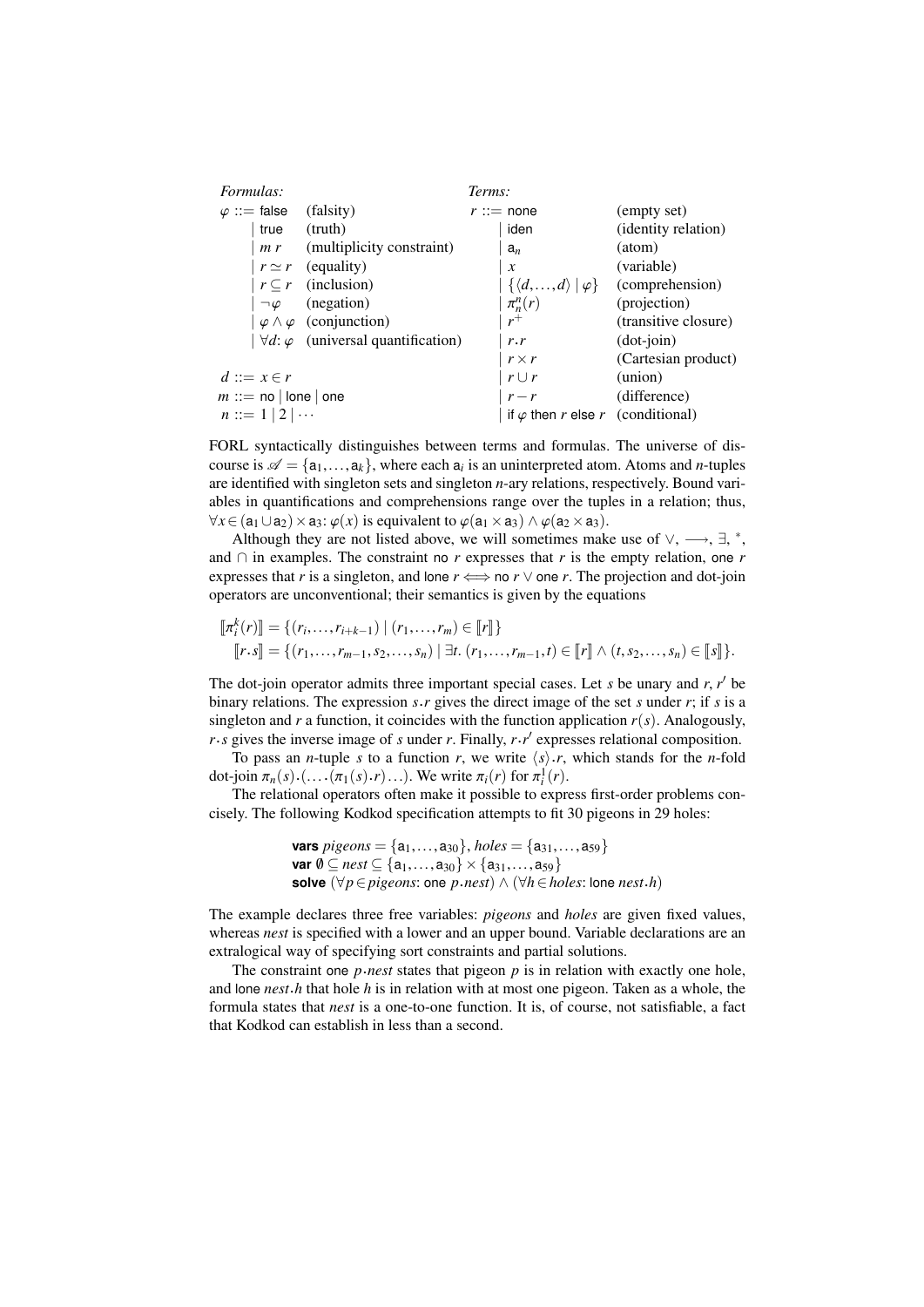When reducing FORL to SAT, each *n*-ary relational variable *y* is in principle translated to an  $|\mathscr{A}|^n$  array of propositional variables  $V[i_1, \ldots, i_n]$ , with  $V[i_1, \ldots, i_n] \iff$  $\langle a_{i_1},...,a_{i_n} \rangle \in y$ . Most relational operations can be coded efficiently; for example,  $\cup$  is simply  $\vee$ . The quantified formula  $\forall r \in s$ ;  $\varphi(r)$  is treated as  $\wedge^n$ ,  $t \subseteq s \longrightarrow \varphi(t)$ , where simply ∨. The quantified formula  $\forall r \in s$ :  $\varphi(r)$  is treated as  $\bigwedge_{j=1}^{n} t_j \subseteq s \longrightarrow \varphi(t_j)$ , where the *tj*'s are the tuples that may belong to *s*. Transitive closure is unrolled to saturation.

# 3 The Basic Translation

Nitpick employs Kodkod to find a finite model (a satisfying assignment to the free variables and constants) of  $\neg P$ , where P is the formula to refute. The translation of a formula from HOL to FORL is parameterized by the cardinalities of the types occurring in it, provided as a function  $|\sigma|$  from types to positive integers obeying

$$
|\sigma| \ge 1 \qquad |\sigma| = 2 \qquad |\sigma \to \tau| = |\tau|^{|\sigma|} \qquad |\sigma \times \tau| = |\sigma| \cdot |\tau|.
$$

Following Jackson [13], we call such a function a *scope*. Like other SAT-based model finders, Nitpick enumerates the possible scopes for each basic type, so that if a formula has a finite counterexample, the tool eventually finds it, unless it runs out of resources.

The basic translation presented in this section handles the following HOL constants:

| False <sup>o</sup>                                                      | (falsity)              | insert <sup><math>\alpha \rightarrow (\alpha \rightarrow o) \rightarrow \alpha \rightarrow o</math></sup> | (element insertion)  |
|-------------------------------------------------------------------------|------------------------|-----------------------------------------------------------------------------------------------------------|----------------------|
| True <sup>o</sup>                                                       | (truth)                | $I/NIV^{\alpha\rightarrow o}$                                                                             | (universal set)      |
| $\sim^{\alpha\rightarrow\alpha\rightarrow o}$                           | (equality)             | $\Box$ $(\alpha \rightarrow o) \rightarrow (\alpha \rightarrow o) \rightarrow \alpha \rightarrow o$       | (union)              |
| $\subset (\alpha \!\to\! o) \!\to\! (\alpha \!\to\! o) \!\to\! o$       | (subset)               | $(\alpha \rightarrow o) \rightarrow (\alpha \rightarrow o) \rightarrow \alpha \rightarrow o$              | (set difference)     |
| $\Box$ <sup>0<math>\rightarrow</math>0</sup>                            | (negation)             | $Pair^{\alpha \rightarrow \beta \rightarrow \alpha \times \beta}$                                         | (pair constructor)   |
| $\wedge$ <sup>0<math>\rightarrow</math>0<math>\rightarrow</math>0</sup> | (conjunction)          | $fst^{\alpha\times\beta\to\alpha}$                                                                        | (first projection)   |
| $\forall^{(\alpha\rightarrow o)\rightarrow o}$                          | (universal quantifier) | snd <sup><math>\alpha \times \beta \rightarrow \beta</math></sup>                                         | (second projection)  |
| $\mathbf{0}^{\alpha \rightarrow o}$                                     | (empty set)            | $( )+( \alpha \times \alpha \rightarrow o) \rightarrow \alpha \times \alpha \rightarrow o$                | (transitive closure) |

SAT solvers are particularly sensitive to the encoding of problems, so special care is needed when translating HOL formulas. Whenever practicable, HOL constants should be mapped to their FORL equivalents, rather than expanded to their definitions. This is especially true for the transitive closure  $r^+$ , which is defined as the least fixed point of  $\lambda R(x, y)$ . ( $\exists a b. x \simeq a \wedge y \simeq b \wedge r(a, b)$ )  $\vee$  ( $\exists a b c. x \simeq a \wedge y \simeq c \wedge R(a, b) \wedge r(b, c)$ ).

As a rule, HOL functions should be mapped to FORL relations accompanied by a constraint. For example, assuming the scope  $|\alpha| = 2$  and  $|\beta| = 3$ , the presumptive theorem  $\forall x^{\alpha}$ .  $\exists y^{\beta}$ . *f*  $x \simeq y$  corresponds to the Kodkod problem

**var** 
$$
\emptyset \subseteq f \subseteq \{a_1, a_2\} \times \{a_3, a_4, a_5\}
$$
  
\n**solve**  $(\forall x \in a_1 \cup a_2 : one \ x.f) \land \neg (\forall x \in a_1 \cup a_2 : \exists y \in a_3 \cup a_4 \cup a_5 : x.f \simeq y)$ 

The first conjunct ensures that *f* is a function, and the second conjunct is the negation of the HOL formula translated to FORL.

An *n*-ary first-order function (curried or not) can be coded as an  $(n+1)$ -ary relation accompanied by a constraint. However, if the return type is *o*, the function is more efficiently coded as an unconstrained *n*-ary relation. This allows formulas such as *A* <sup>+</sup> ∪  $B^+ \simeq (A \cup B)^+$  to be translated without taking a detour through ternary relations.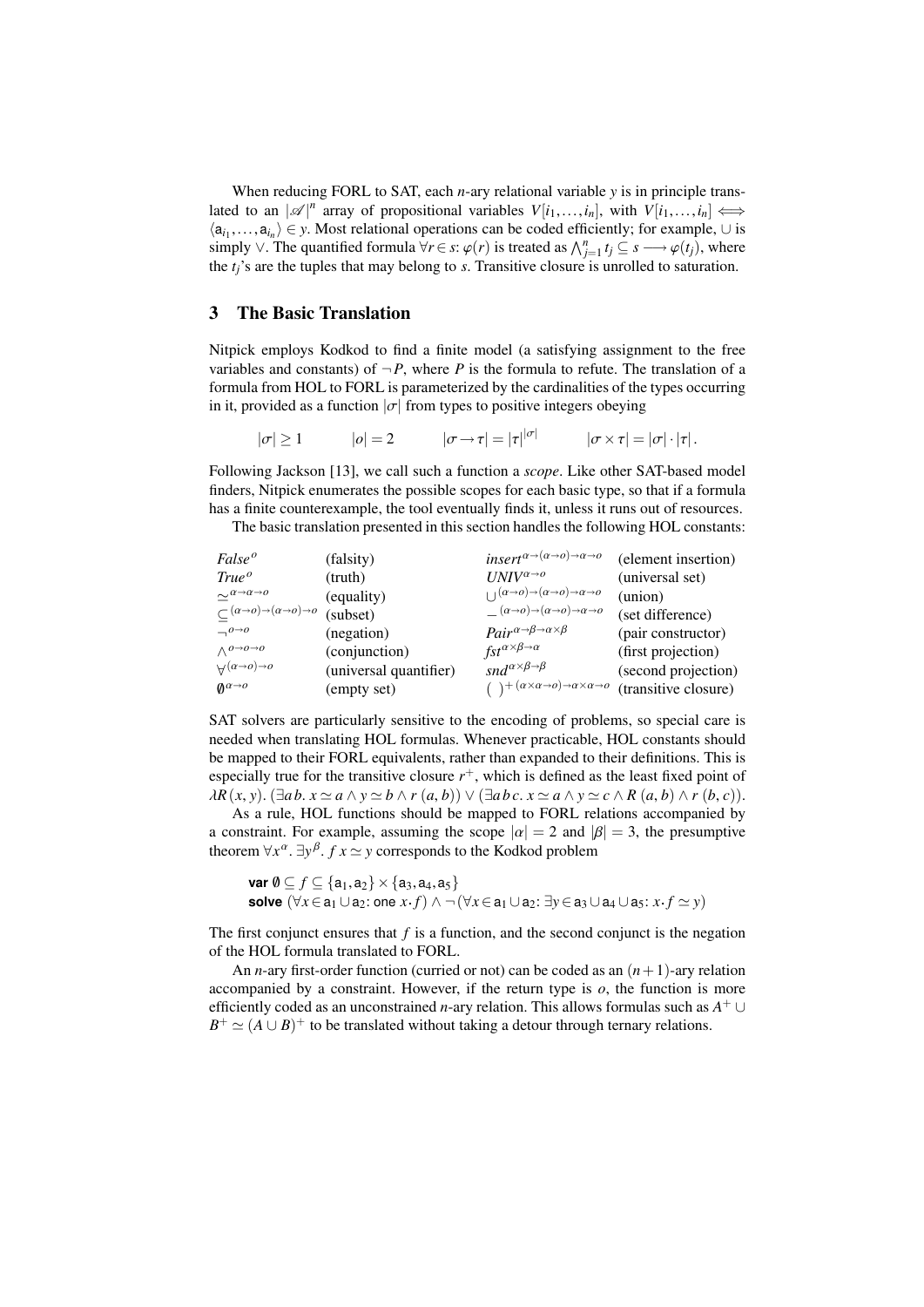Higher-order quantification and functions bring complications of their own. For example, we would like to translate  $\forall g^{\beta \rightarrow \alpha}$ .  $g x \not\simeq y$  into something like

$$
\forall g \subseteq (a_3 \cup a_4 \cup a_5) \times (a_1 \cup a_2) : (\forall x \in a_3 \cup a_4 \cup a_5 : \text{ one } x.g) \longrightarrow x.g \neq y,
$$

but the ⊆ symbol is not allowed at the binding site; only  $\in$  is. Skolemization solves half of the problem (Section 5.1), but for the remaining quantifiers we are forced to adopt an unwieldy *n*-tuple singleton representation of functions, where *n* is the cardinality of the domain. For the formula above, this gives *g*

$$
\forall G \in (a_1 \cup a_2) \times (a_1 \cup a_2) \times (a_1 \cup a_2): x \cdot (a_3 \times \pi_1(G) \cup a_4 \times \pi_2(G) \cup a_5 \times \pi_3(G)) \ncong y,
$$

where *G* is the triple corresponding to *g*. In the body, we convert the singleton *G* to the relational representation, then we apply  $x$  on it using dot-join. The singleton encoding is also used for passing functions to functions; fortunately, two optimizations, function specialization and boxing (Section 5.1), make this rarely necessary.

We are now ready to look at the basic translation in more detail. The translation distinguishes between formulas (F), singletons (S), and relations (R). We start by mapping HOL types to sets of FORL atom tuples. For each type  $\sigma$ , we provide two codings, a singleton representation S $\langle \sigma \rangle$  and a relational representation R $\langle \sigma \rangle$ :

$$
S\langle \sigma \to \tau \rangle = S\langle \tau \rangle^{|\sigma|} \qquad R\langle \sigma \to \sigma \rangle = S\langle \sigma \rangle
$$
  
\n
$$
S\langle \sigma \times \tau \rangle = S\langle \sigma \rangle \times S\langle \tau \rangle \qquad R\langle \sigma \to \tau \rangle = S\langle \sigma \rangle \times R\langle \tau \rangle
$$
  
\n
$$
S\langle \sigma \rangle = \{a_1, ..., a_{|\sigma|}\} \qquad R\langle \sigma \rangle = S\langle \sigma \rangle.
$$

In the S representation, an element of type  $\sigma$  is mapped to a single tuple  $\in S(\sigma)$ . In the B representation, an element of type  $\sigma \rightarrow o$  is mapped to a subset of  $S/\sigma$ ), consisting of R representation, an element of type  $\sigma \rightarrow o$  is mapped to a subset of  $S\langle\sigma\rangle$  consisting of the points at which the predicate is *True*; an element of  $\sigma \rightarrow \tau$  (where  $\tau \neq o$ ) is mapped to a relation  $\subseteq S\langle\!\langle \sigma \rangle\!\rangle \times R\langle\!\langle \tau \rangle\!\rangle$ ; any other element is coded as a singleton. For simplicity, we reuse the same atoms for distinct types. Doing so is sound for well-typed terms.

For each free variable  $y^{\sigma}$ , we generate the declaration **var**  $\emptyset \subseteq y \subseteq R\{\sigma\}$  as well as a straint  $\Phi^{\sigma}(y)$  to ensure that functions are functions and single values are singletons: constraint  $\Phi^{\sigma}(y)$  to ensure that functions are functions and single values are singletons:

$$
\Phi^{\sigma_1 \to \cdots \to \sigma_n \to o}(r) = \text{true} \qquad \Phi^{\sigma \to \tau}(r) = \forall b_f \in S \langle \sigma \rangle : \Phi^{\tau}(\langle b_f \rangle \cdot r) \qquad \Phi^{\sigma}(r) = \text{one } r.
$$

We assume that free and bound variables are syntactically distinguishable, and use the letter *y* for the former and *b* for the latter. The symbol  $b_f$  denotes a fresh bound variable.

We assume a total order on *n*-tuples of atoms and let  $S_i \langle \sigma \rangle$  denote the *i*th tuple from  $S(\sigma)$  according to that order. Furthermore, we define  $s(\sigma)$  and  $r(\sigma)$  as the arity of the tuples in  $S\langle \sigma \rangle$  and  $R\langle \sigma \rangle$ , respectively. The translation of terms requires the following rather technical conversions between singletons (S), relations (R), and formulas (F):

$$
s2r^{\sigma\rightarrow o}(r) = \bigcup_{i=1}^{|\sigma|} \pi_i(r) \cdot (a_2 \times S_i \langle \sigma \rangle) \qquad f2s(\varphi) = \text{if } \varphi \text{ then } a_2 \text{ else } a_1
$$
  
\n
$$
s2r^{\sigma\rightarrow \tau}(r) = \bigcup_{i=1}^{|\sigma|} S_i \langle \sigma \rangle \times s2r^{\tau} \left( \pi_{(i-1)\cdot s(\tau)+1}^{s(\tau)}(r) \right) \qquad s2f(r) = r \simeq a_2
$$
  
\n
$$
r2s^{\sigma\rightarrow \tau}(r) = \{ \langle b_f \in S \langle \sigma \rightarrow \tau \rangle \rangle \mid s2r^{\sigma\rightarrow \tau}(b_f) \simeq r \} \qquad s2r^{\sigma}(r) = r \qquad r2s^{\sigma}(r) = r.
$$

The Boolean values false and true are arbitrarily coded as  $a_1$  and  $a_2$ , respectively.

<sup>&</sup>lt;sup>2</sup> Metatheoretic functions here and elsewhere are defined using sequential pattern matching, eliminating the need for side conditions such as "if  $\tau \neq o$ " and "otherwise."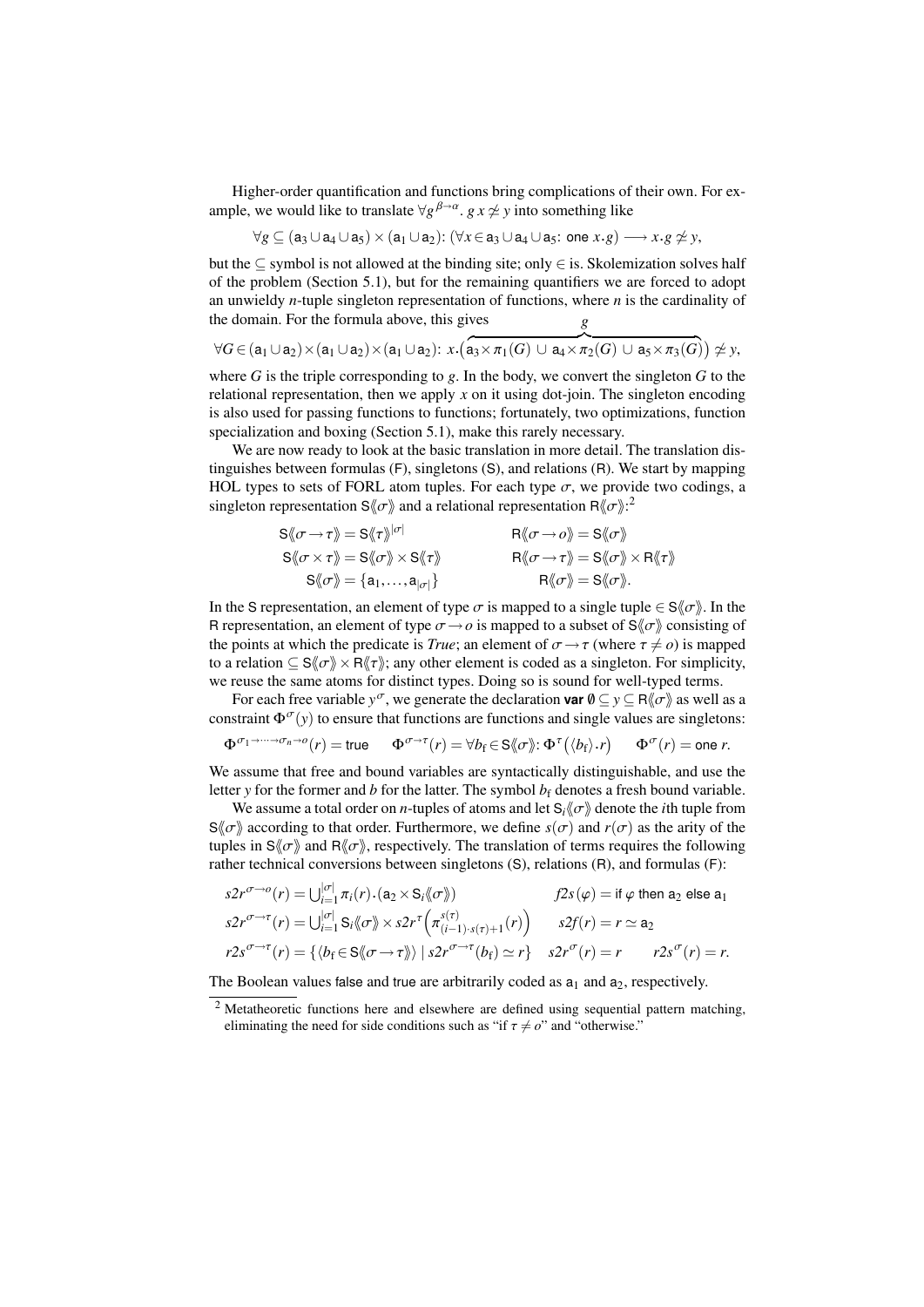The translation of HOL terms is performed by three functions,  $F\langle t \rangle$ ,  $S\langle t \rangle$ , and  $R\langle t \rangle$ . Their defining equations are to be matched modulo  $\eta$ -equivalence:

| $F\langle y \rangle = s2f(y)$                                                                                                                                 | $\mathsf{F}\langle\!\langle t\subseteq u\rangle\!\rangle = \mathsf{R}\langle\!\langle t\rangle\!\rangle \subseteq \mathsf{R}\langle\!\langle u\rangle\!\rangle$                                   | $S\langle b \rangle = b$                                                                                                                                                                                                                                                                         |
|---------------------------------------------------------------------------------------------------------------------------------------------------------------|---------------------------------------------------------------------------------------------------------------------------------------------------------------------------------------------------|--------------------------------------------------------------------------------------------------------------------------------------------------------------------------------------------------------------------------------------------------------------------------------------------------|
| $F\langle b \rangle = s2f(b)$                                                                                                                                 | $\ket{\mathsf{F}\!\!\bra{{}^\frown t}} = \neg\, \mathsf{F}\!\!\bra{t}$                                                                                                                            | $\mathcal{S}\langle \langle Pair t u \rangle \rangle = \mathcal{S}\langle t \rangle \rangle \times \mathcal{S}\langle u \rangle$                                                                                                                                                                 |
| $F\langle False \rangle =$ false                                                                                                                              | $\mathsf{F}\langle\!\langle t\wedge u\rangle\!\rangle = \mathsf{F}\langle\!\langle t\rangle\!\rangle \wedge \mathsf{F}\langle\!\langle u\rangle\!\rangle$                                         | $S\langle \text{fst } t^{\sigma \times \tau} \rangle = \pi_1^{s(\sigma)}(S\langle \text{t} \rangle)$                                                                                                                                                                                             |
| $F\langle True \rangle =$ true                                                                                                                                | $\mathsf{F}\langle\!\langle \forall b^\sigma\!,t\rangle\!\rangle = \forall b\!\in\!\mathsf{S}\langle\!\langle \sigma\rangle\!\rangle\!\!:\mathsf{F}\langle\!\langle t\rangle\!\rangle$            | $\mathbf{S} \langle \mathit{snd} \ t^{\sigma \times \tau} \rangle = \pi^{s(\tau)}_{s(\sigma)+1}(\mathbf{S} \langle \mathit{tr} \rangle)$                                                                                                                                                         |
| $\mathsf{F}\langle\!\langle t \simeq u \rangle\!\rangle = \mathsf{R}\langle\!\langle t \rangle\!\rangle \simeq \mathsf{R}\langle\!\langle u \rangle\!\rangle$ | $\mathsf{F}\langle\!\langle t u\rangle\!\rangle = \mathsf{S}\langle\!\langle u\rangle\!\rangle \subseteq \mathsf{R}\langle\!\langle t\rangle\!\rangle$                                            | $S\langle t\rangle = r2s^{\sigma}(R\langle t\rangle)$                                                                                                                                                                                                                                            |
| $\mathsf{R}\langle c^o\rangle = f2s(c)$                                                                                                                       | $\mathsf{R}\langle$ <i>insert t u</i> $\rangle = \mathsf{S}\langle t \rangle \cup \mathsf{R}\langle u \rangle$                                                                                    |                                                                                                                                                                                                                                                                                                  |
| $\mathsf{R}\langle\!\langle y \rangle\!\rangle = y$                                                                                                           | $\mathsf{R}\langle\!\langle t\cup u\rangle\!\rangle = \mathsf{R}\langle\!\langle t\rangle\!\rangle \cup \mathsf{R}\langle\!\langle u\rangle\!\rangle$                                             |                                                                                                                                                                                                                                                                                                  |
| $R\langle b^{\sigma}\rangle = s2r^{\sigma}(b)$                                                                                                                | $\mathsf{R}\langle\!\langle t-u \rangle\!\rangle = \mathsf{R}\langle\!\langle t \rangle\!\rangle - \mathsf{R}\langle\!\langle u \rangle\!\rangle$                                                 |                                                                                                                                                                                                                                                                                                  |
| $R\langle$ <i>Pairtu</i> $\rangle$ = S $\langle$ <i>Pairtu</i> $\rangle$                                                                                      | $\mathsf{R}\langle\!\langle (t^{\sigma \times \sigma \to o})^+\rangle\!\rangle = \mathsf{R}\langle\!\langle t\rangle\!\rangle^+ \quad \text{if } r(\sigma) = 1$                                   |                                                                                                                                                                                                                                                                                                  |
| $\mathsf{R} \langle \mathit{fst} \, t^{\sigma \times \tau} \rangle = s2r^{\sigma} \big( \mathsf{S} \langle \mathit{fst} \, t \rangle \big)$                   | $\mathsf{R}\langle t^{\sigma\rightarrow o}\ u\rangle = f2s\left(\mathsf{F}\langle t\ u\rangle\right)$                                                                                             |                                                                                                                                                                                                                                                                                                  |
| $\mathsf{R}\langle\mathit{snd}\ t^{\sigma\times\tau}\rangle\!\rangle = s2r^{\tau}\big(\mathsf{S}\langle\!\langle\mathit{snd}\ t\rangle\!\rangle\big)$         | $R\langle\!\langle t\,u\rangle\!\rangle = \langle S\langle\!\langle u\rangle\!\rangle\rangle$ . $R\langle\!\langle t\rangle\!\rangle$                                                             |                                                                                                                                                                                                                                                                                                  |
| $\mathsf{R}\langle\!\langle \boldsymbol{\emptyset}^\sigma\rangle\!\rangle = \mathsf{none}^{r(\sigma)}$                                                        | $\mathsf{R}\langle\!\langle \lambda b^\sigma, t^\sigma\rangle\!\rangle = \{\langle b\!\in\! \mathsf{S}\langle\!\langle \sigma\rangle\!\rangle\, \,\mathsf{F}\langle\!\langle t\rangle\!\rangle\}$ |                                                                                                                                                                                                                                                                                                  |
| $R\langle UNIV^{\sigma}\rangle = R\langle\!\langle \sigma \rangle\!\rangle$                                                                                   |                                                                                                                                                                                                   | $\mathsf{R}\langle\!\langle \lambda b^\sigma\!, t^\tau\rangle\!\rangle = \{ \langle b\!\in\!\mathsf{S}\langle\!\langle \sigma\rangle\!\rangle, b_{\mathrm{f}}\!\in\!\mathsf{R}\langle\!\langle \tau\rangle\!\rangle \mid b_{\mathrm{f}}\subseteq\mathsf{R}\langle\!\langle t\rangle\!\rangle\}.$ |
|                                                                                                                                                               |                                                                                                                                                                                                   |                                                                                                                                                                                                                                                                                                  |

Annoyingly, the translation of transitive closure is defined only if  $r(\sigma) = 1$ . We will see ways to lift this restriction in the next two sections.

**Theorem 1 (Soundness).** Given a putative theorem P with free variables  $y_1^{\sigma_1}, \ldots, y_n^{\sigma_n}$ <br>within our HOL fragment and a scope S. P admits a counterexample if there exists a *within our HOL fragment and a scope S, P admits a counterexample if there exists a valuation V* with  $V(y_j) \subseteq \mathsf{R}\langle\!\langle \sigma_j \rangle\!\rangle$  that satisfies the FORL formula  $\mathsf{F}\langle\!\langle \neg P \rangle\!\rangle \wedge \bigwedge_{j=1}^n \Phi^{\sigma_j}(y_j)$ .

*Proof sketch.* Let  $\llbracket t \rrbracket_A$  denote the set-theoretic semantics of the HOL term *t* w.r.t. a variable assignment *A* and the scope *S*. Let  $\llbracket \rho \rrbracket_V$  denote the semantics of the FORL term or formula  $\rho$  w.r.t. a variable valuation *V* and the scope *S*. Furthermore, let  $|v|_X$  denote the *X*-encoded FORL value corresponding to the HOL value *v*, for  $X \in \{F, S, R\}$ . Using recursion induction, it is straightforward to prove that  $\frac{\mathbb{I}X\langle f \rangle}{\mathbb{I}_V} = \frac{\mathbb{I}I}{\mathbb{I}_A}\mathbb{I}_X$  if  $V(y_i) = |A(y_i)|_P$  for all free variables  $y_i$  and  $V(b_i) = |A(b_i)|_S$  for all locally free bound variables  $b_i$  occurring in  $t$ . Moreover, from the satisfying valuation  $V$  of the free variables  $y_i$ , we can construct a type-correct HOL assignment *A* such that  $\lfloor A(y_i) \rfloor_R = V(y_i)$ ; the  $\Phi^{\sigma_j}(y_i)$  constraints and the variable bounds  $V(y_i) \subseteq \mathbb{R}\langle\!\langle \sigma_i \rangle\!\rangle$  ensure that such an assignment exists. Hence,  $\llbracket \mathsf{F}\llbracket \neg P \rrbracket_V = \text{true} = \llbracket \llbracket \neg P \rrbracket_A \rrbracket_\mathsf{F}$ , which shows that *A* falsifies *P*.

A very thorough soundness proof of a translation from HOL to SAT can be found in Tjark Weber's Ph.D. thesis [23].

### 4 Refinements to the Basic Translation

# 4.1 Approximation of Infinite Types and Partiality

Because of the axiom of infinity, the type *nat* of natural numbers does not admit any finite models. To work around this, Nitpick considers finite subsets  $\{0,1,\ldots, K-1\}$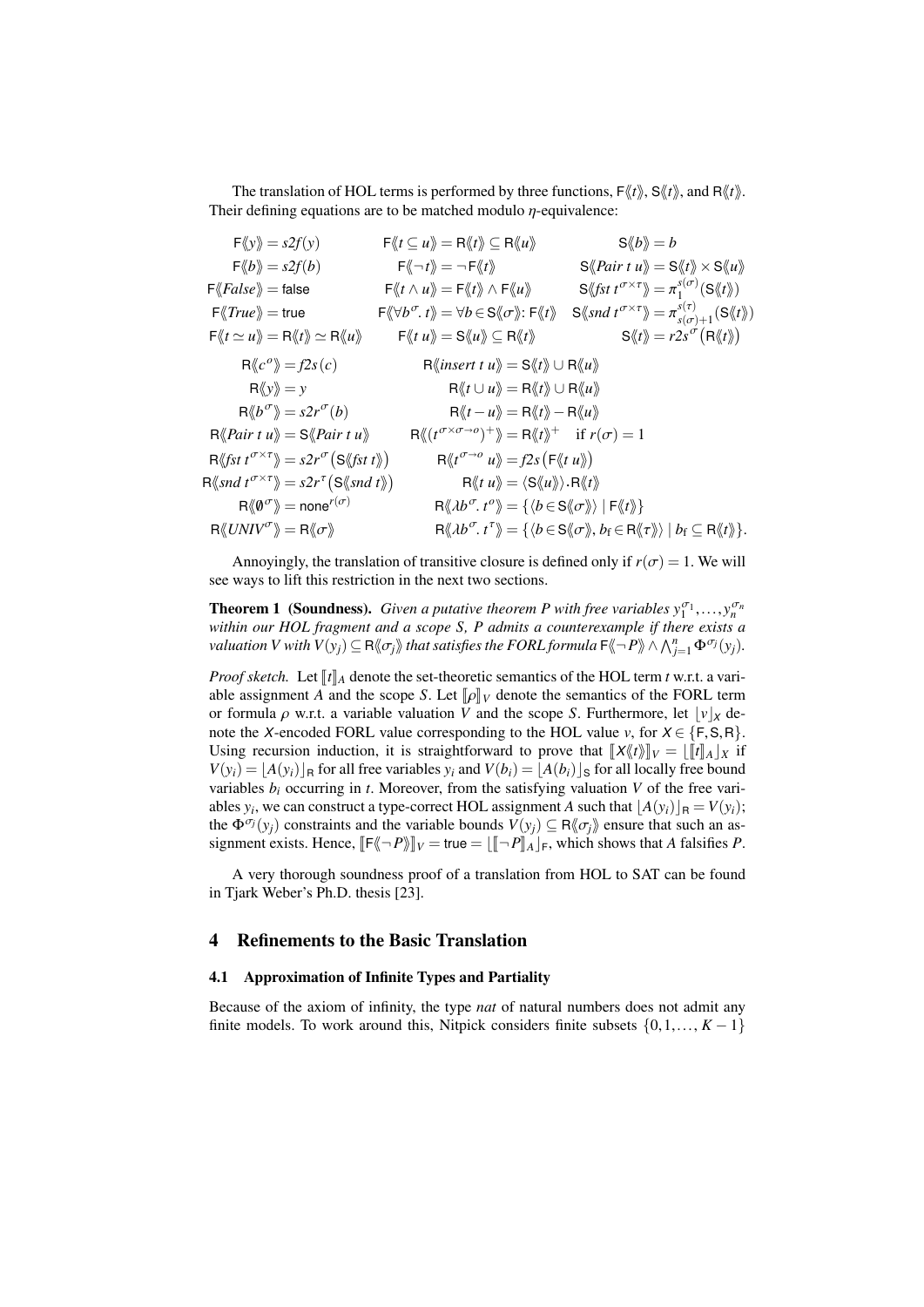of *nat* and maps numbers  $\geq K$  to the undefined value ( $\perp$ ), coded as none, the empty set. Formulas of the form  $\forall n^{nat}$ .  $P(n)$  are treated in essence as  $(\forall n < K, P(n)) \land P(\bot)$ ,<br>which usually evaluates to either *Ealse* (if  $P(i)$  gives *Ealse* for some  $i < K$ ) or  $\bot$  but not which usually evaluates to either *False* (if  $P(i)$  gives *False* for some  $i < K$ ) or  $\perp$ , but not to *True*, since we do not know whether  $P(K)$ ,  $P(K+1)$ , ... (collectively represented by  $P(\perp)$ ) are true. In view of this, Nitpick generally cannot soundly disprove conjectures that contain an infinite existential quantifier in their conclusion or an infinite universal quantifier in their assumptions. As a fallback, the tool enters an unsound mode in which the quantifiers are artificially bounded. Counterexamples obtained under these conditions are marked as "potential."

Functions from *nat* to  $\alpha$  are abstracted by relations  $\subseteq \{a_1,...,a_K\} \times \{a_1,...,a_{|\alpha|}\}\$ constrained to be partial functions. Partiality makes it possible to encode the successor function *Suc* as the relation  $S = (\mathsf{a}_1 \times \mathsf{a}_2) \cup \cdots \cup (\mathsf{a}_{K-1} \times \mathsf{a}_K)$ , which associates no value with  $a_K$ . Conveniently, the dot-join  $a_K$ . S yields none, and so does none. S. This is desirable because *Suc* ( $K-1$ ) is unrepresentable and *Suc*  $\perp$  is unknown.

Partiality leads to a Kleene three-valued logic, which is expressed in terms of Kodkod's two-valued logic as follows. At the outermost level, we let the FORL truth value false stand for both *False* (no counterexample) and ⊥ (potential counterexample), and reserve true for *True* (genuine counterexample). The same convention is obeyed in other positive contexts within the formula. In negative contexts, false codes *False* and true codes *True* or ⊥. Finally, in unpolarized contexts (for example, as argument to a function), the atom  $a_1$  codes *False*,  $a_2$  codes *True*, and none codes  $\perp$ . Unlike similar approximation approaches [18, p. 164; 23], Nitpick's logic is sound, although the tool also has an unsound mode as noted above.

#### 4.2 Nonuniform Representation of HOL Terms

FORL gives Nitpick a lot of flexibility when encoding terms. A value of type  $\alpha \times \beta$ , for example, can be translated as before to a pair  $\in \{\mathsf{a}_1,\ldots,\mathsf{a}_{|\alpha|}\}\times \{\mathsf{a}_1,\ldots,\mathsf{a}_{|\beta|}\}\,$ , but it can also be mapped to a single atom  $\in \{a_1,...,a_{|\alpha \times \beta|}\}\.$  Predicates on  $\alpha$  (or functions from  $\alpha$  to  $\sigma$  with  $|\sigma| = 2$ ) can be coded as single atoms, sets of atoms, relations from atoms to  $\{a_1, a_2\}$ , or  $|\alpha|$ -tuples over  $\{a_1, a_2\}$ .

Nitpick uses FORL's flexibility to a larger extent than was hinted at in Section 3. For example, it ensures that the operand of transitive closure is always a binary relation (a set of pairs), no matter what the HOL type is, lifting an annoying limitation in the basic translation described earlier. It also keeps track of whether a term can evaluate to ⊥, which makes many optimizations possible in FORL. For example, because free variables never yield  $\bot$ , we encode  $x \simeq y$  as  $x \subseteq y$ , which is more efficient.

The current representation selection scheme proceeds in a straightforward bottomup fashion, inserting conversions as appropriate. More sophisticated schemes that would minimize the number of conversions have yet to be tried.

#### 4.3 Encoding of (Co)inductive Predicates

Isabelle lets users specify (co)inductive predicates *p* by their introduction rules and synthesizes a fixed point definition  $p \simeq lfp$  *F* or  $p \simeq gfp$  *F*. For performance reasons,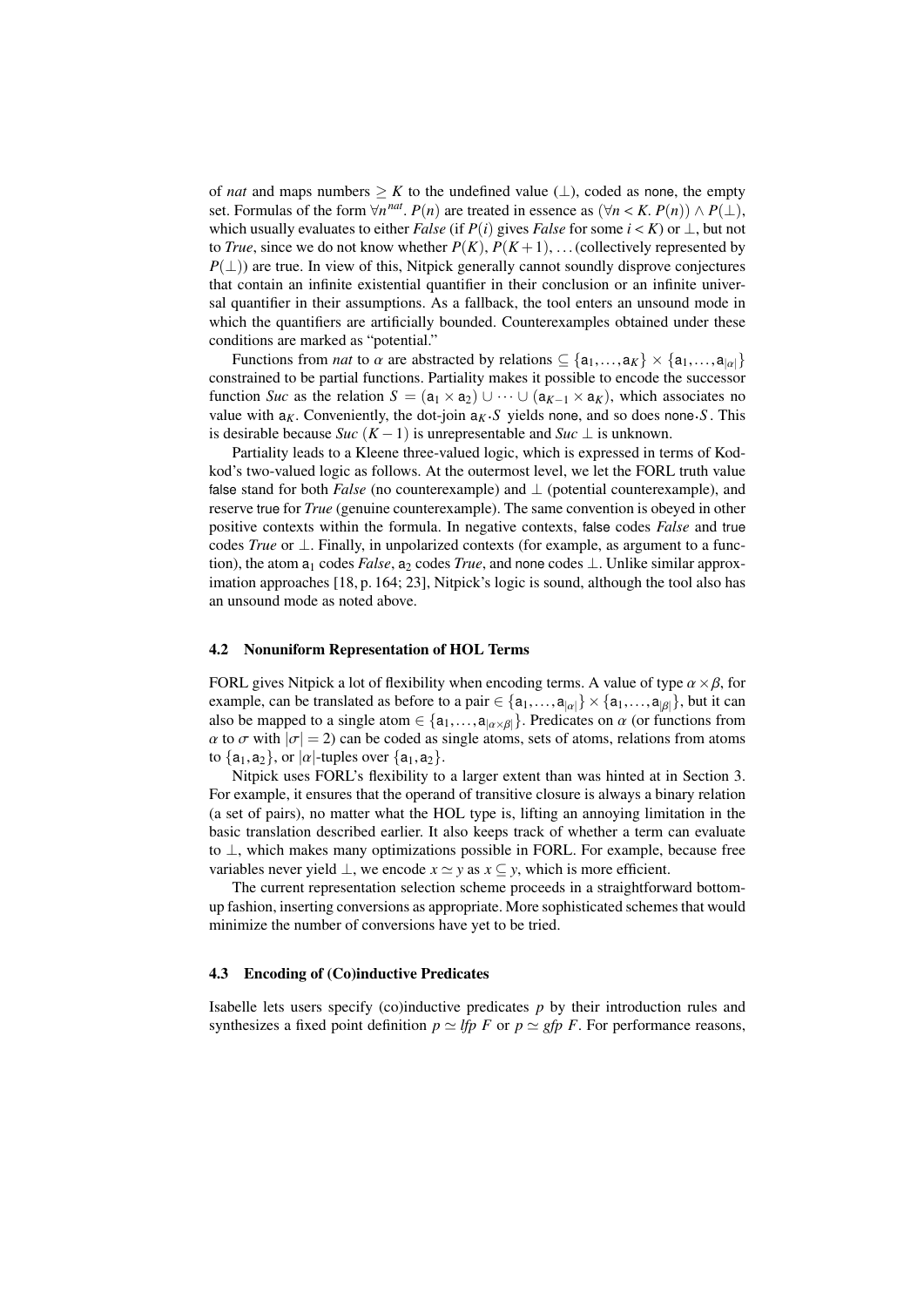Nitpick avoids expanding *lfp* and *gfp* to their definitions and translates (co)inductive predicates directly, using appropriate FORL concepts.

A first intuition is that an inductive predicate *p* is a fixed point, so we could use the equation  $p \simeq F p$  as the axiomatic specification of p. In general, this is unsound since it underspecifies  $p$ , but there are two important cases for which this method is sound. First, if the recursion in *F* is well-founded, the fixed point equation  $p \simeq F p$ admits exactly one solution and we can safely use it as *p*'s specification. Second, if *p* occurs negatively in the formula, we can replace these occurrences by a fresh constant *q* satisfying the axiom  $q \simeq F q$ ; this transformation preserves equisatisfiability.

To deal with positive occurrences of *p*, we adapt a technique from bounded model checking [5]: We replace *p* by a fresh predicate  $r_k$  defined by

$$
r_0 \simeq (\lambda \bar{x}. \perp) \qquad \qquad r_{n+1} \simeq F r_n,
$$

which corresponds to *p* unrolled *k* times. For unpolarized occurrences, we use  $q \cap r_k$ . In essence, we have made *p* well-founded by adding a counter that decreases by one with each recursive call. This unrolling comes at a price: The search space and the size of the propositional formula for  $r_k$  is  $k$  times that of  $q$ . Hence, it makes sense to look for a counterexample with a small value of *k* first and increment it gradually if needed.

The situation is mirrored for coinductive predicates: Negative occurrences of *p* become  $r_k$ , positive occurrences become *q*, and unpolarized occurrences become  $q \cup r_k$ .

To determine whether a predicate is well-founded, Nitpick generates a wellfoundedness goal and invokes Isabelle's termination prover [7] with a time limit. Given introduction rules of the form

$$
\frac{p \,\overline{t}_{i1} \quad \cdots \quad p \,\overline{t}_{i n_i} \quad Q_i}{p \,\overline{u}_i}
$$

for  $i \in \{1, \ldots, m\}$ , the termination prover must exhibit a well-founded relation *R* such that  $\bigwedge_{i=1}^{m} \bigwedge_{j=1}^{n_i} Q_i \longrightarrow \langle \overline{t}_{ij}, \overline{u}_i \rangle \in R$  holds.

In our experience, about half of the inductive predicates occurring in practice are well-founded—this includes most type systems and other compositional formalisms, but generally excludes state transition systems.

#### 4.4 Encoding of (Co)inductive Datatypes and (Co)recursive Functions

In contrast to Isabelle's constructor-oriented treatment of inductive datatypes, Nitpick's FORL axiomatization revolves around selectors and discriminators, inspired by Kuncak and Jackson's modeling of lists and trees in Alloy [14]. The selector and discriminator view is usually more efficient than the constructor view because it breaks high-arity constructors into several low-arity selectors.

Consider the type  $\alpha$  *list* generated from  $Nil^{\alpha$  *list* and  $Cons^{\alpha \rightarrow \alpha}$  *list* $\rightarrow \alpha$  *list*. The FORL axiomatization is done in terms of the discriminators  $\frac{isNil^{\alpha}}{ist\rightarrow o}$  and  $\frac{isCons^{\alpha}}{ist\rightarrow o}$  and the selectors *get1Cons*<sup>α *list*→α</sup> and *get2Cons*<sup>α *list*→α *list*, which give access to a nonempty</sup> list's head and tail. Following Dunets et al. [10], *Nil* and *Cons x xs* are translated as *isNil* and *get1Cons*.*x* ∩ *get2Cons*.*xs*, respectively.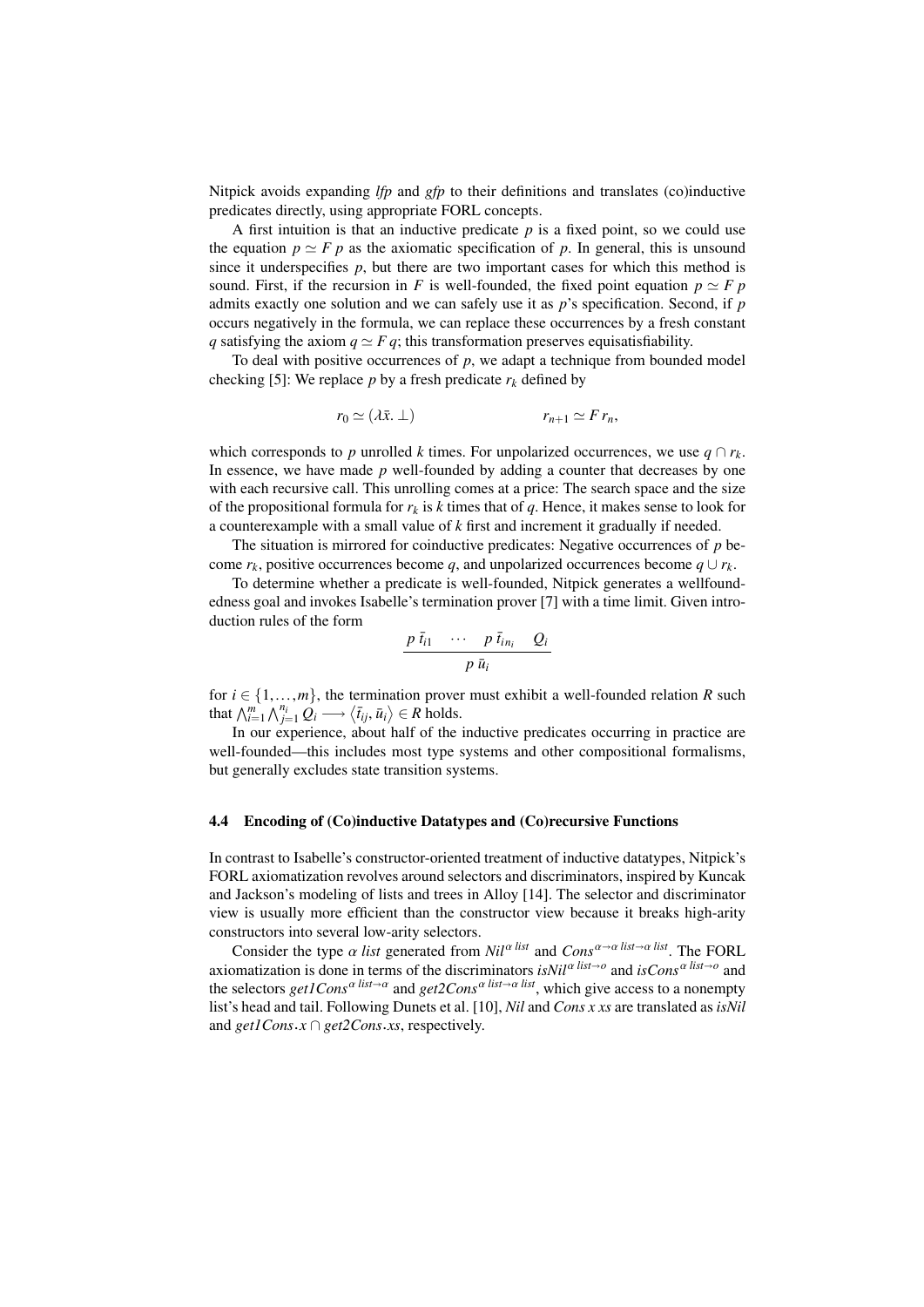The following axioms, with  $N = 1, 2$ , specify a subterm-closed finite universe of lists using the atoms  $\mathcal{A}_{\alpha\textit{list}}$ :

| DISJ: no <i>isNil</i> $\cap$ <i>isCons</i>                                                                                                           |
|------------------------------------------------------------------------------------------------------------------------------------------------------|
| EXH: is Nil $\cup$ is Cons $\simeq \mathscr{A}_{\alpha\text{ list}}$                                                                                 |
| $SEL_N$ : $\forall xs \in \mathcal{A}_{\alpha}$ list: if $xs \subseteq isCons$ then one $xs.getNCons$ else no $xs.getNCons$                          |
| UNIQ: lone isNil $\wedge$ $(\forall x \in \mathcal{A}_{\alpha}, xs \in \mathcal{A}_{\alpha list})$ : lone get1Cons $\cdot x \cap get2Cons \cdot xs)$ |
| ACYCL: no $get2Cons^+ \cap$ iden.                                                                                                                    |
|                                                                                                                                                      |

Examples of subterm-closed list universes using traditional list notation are  $\{[\cdot, [a_1], [a_2],$  $[a_3]$  and  $\{[]$ ,  $[a_2]$ ,  $[a_3, a_2]$ ,  $[a_1, a_3, a_2]$ . For recursive functions, Nitpick ignores the construction synthesized by Isabelle and relies instead on the user-specified equations.

The approach can be generalized to mutually recursive datatypes. To generate the ACYCL axioms for the mutually recursive datatypes *x* with constructors  $A^{x \to y \to x}$  and  $B^x$ and *y* with constructor  $C^{x \to y}$ , we compute their datatype dependency graph, in which vertices are labeled with datatypes and arcs are labeled with selectors. Then we compute for each datatype a regular expression capturing the nontrivial paths from the datatype to itself, with  $\cdot$  standing for concatenation,  $\cup$  for alternative, and  $*$  and  $\dagger$  for repetition. We require the paths to be disjoint from identity: *get2A* 

| no $(\text{get1A} \cup \text{get2A.get1C})^+ \cap \text{iden}$ | $\bigcirc x$   | $\widehat{(\mathcal{Y})}$ |
|----------------------------------------------------------------|----------------|---------------------------|
| no $(getIC.getIA^*.get2A)^+ \cap iden.$                        | get1A<br>getIC |                           |

Nitpick supports coinductive datatypes, even though Isabelle does not provide a high-level mechanism for defining them. Users can define custom coinductive datatypes from first principles and tell Nitpick to substitute its efficient FORL axiomatization for their definitions. Nitpick also knows about Isabelle's coinductive "lazy list" datatype,  $\alpha$  *llist*, with the constructors *LNil<sup>α llist</sup>* and *LCons*<sup> $\alpha \rightarrow \alpha$  *llist*, The FORL axiomatiza-</sup> tion is similar to that used for  $\alpha$  *list*, but the ACYCL axiom is omitted to allow cyclic  $(\omega$ -regular) lists. Infinite lists are presented to the user as lassos, with a finite stem and cycle. The following coinductive bisimulation principle is translated along with the HOL formula, to ensure that distinct atoms correspond to observably distinct lists:

$$
\frac{x \simeq y \quad xs \simeq ys}{LNil \simeq LNil} \quad \text{BISIM}_1 \quad \frac{x \simeq y \quad xs \simeq ys}{LCons \, x \, xs \simeq LCons \, y \, ys} \quad \text{BISIM}_2.
$$

# 5 Optimization Steps

### 5.1 HOL Preprocessing

*Function Specialization.* A function argument is said to be static if it is passed unaltered to all recursive calls. A typical example is *f* in the definition of *map*:

$$
map \ f[] \simeq [] \qquad map \ f(x \cdot xs) \simeq f \ x \cdot map \ f \ xs.
$$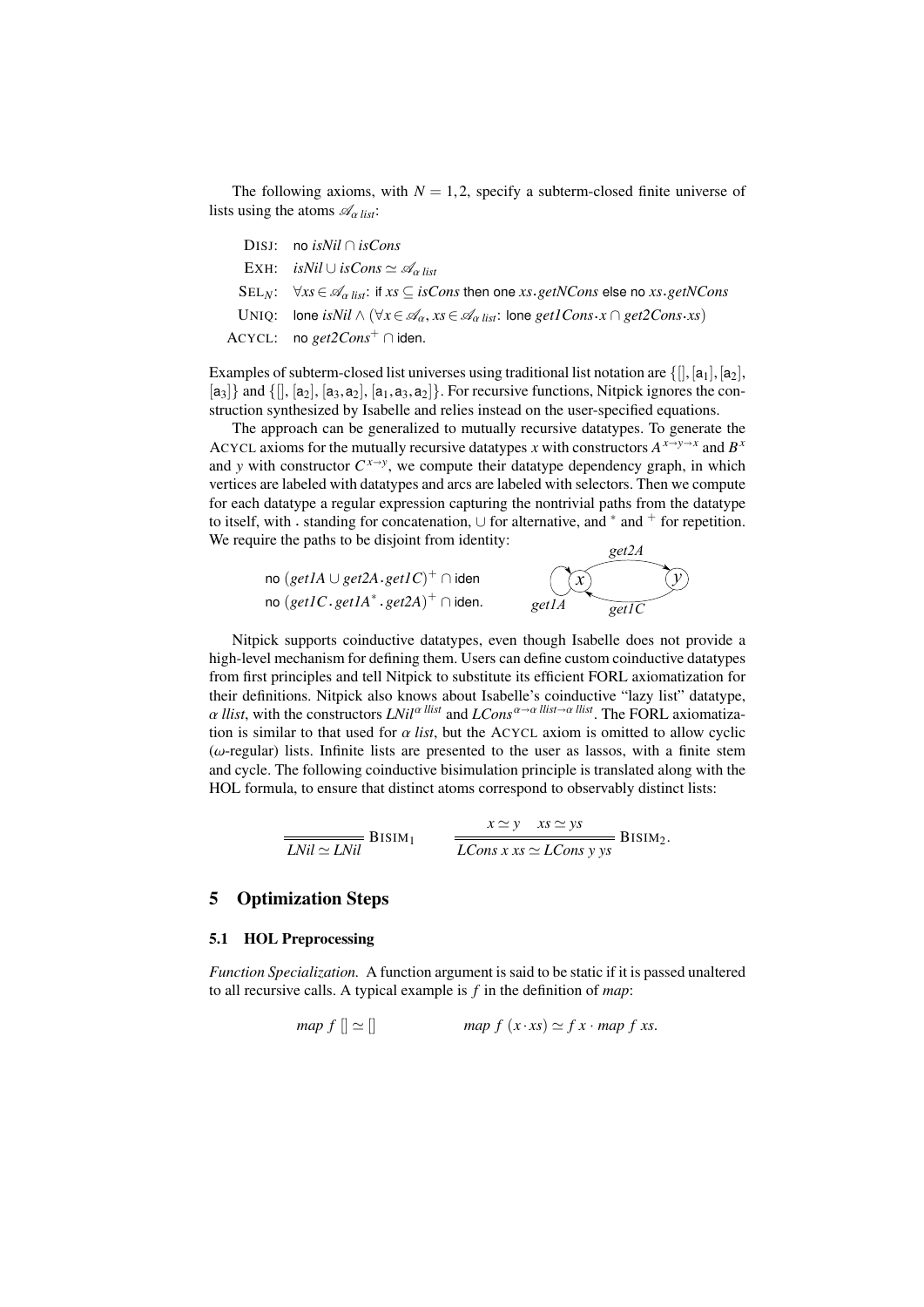An optimization reminiscent of the static argument transformation or lambda-dropping [9, pp. 148–156] is to specialize the function for each eligible call site, thereby avoiding passing the static argument altogether. At the call site, any term whose free variables are all globally free is eligible for this optimization. Following this scheme, *map Suc ns* would become *mapSuc ns*, where *mapSuc* is defined as follows:

$$
map_{Suc} [] \simeq [] \qquad map_{Suc} (x \cdot xs) \simeq Suc \; x \cdot map_{Suc} \; xs.
$$

For this example, specialization reduces the number of propositional variables needed to encode the function by a factor of  $|nat|^{$ 

*Boxing.* Nitpick normally translates function and product types directly to the homologous Kodkod concepts. This is not always desirable; for example, a transition relation on states represented as *n*-tuples leads to a 2*n*-ary relation, which gives rise to a combinatorial explosion and precludes the use of FORL's binary transitive closure.

Our experience suggests that it is almost always advantageous to approximate *n*tuples where  $n \geq 3$  as well as higher-order arguments. This is achieved by wrapping them in an isomorphic type  $\alpha$  *box* with the single constructor  $B\alpha x^{\alpha \rightarrow \alpha}$  *box*, inserting constructors and selectors as appropriate. Assuming that specialization is not in use, the second equation for *map* would then become

map 
$$
f^{(nat \rightarrow nat) box}(x \cdot xs) \simeq get1Box \; f \; x \cdot map \; f \; xs
$$
,

with *map* (*Box Suc*) *ns* at the call site. Notice that for function types, boxing is similar to defunctionalization [2], with selectors playing the role of "apply" functions. Further opportunities for boxing are created by uncurrying high-arity constants beforehand.

*Quantifier Massaging.* (Co)inductive definitions are marred by existential quantifiers, which blow up the size of the resulting propositional formula. The following steps are applied to eliminate quantifiers or reduce their binding range: (1) Replace quantifications of the forms  $\forall x$ .  $x \simeq t \longrightarrow P(x)$  and  $\exists x$ .  $x \simeq t \land P(x)$  by  $P(t)$  if *x* does not occur free in *t*. (2) Skolemize. (3) Distribute quantifiers over congenial connectives (∀ over ∧,  $\exists$  over  $\vee$  and  $\longrightarrow$ ). (4) For any remaining subformula  $Qx_1 \dots x_n$ .  $p_1 \otimes \cdots \otimes p_m$ , where *Q* is a quantifier and  $\otimes$  is a connective, move the *p*<sup>*i*</sup>'s out of as many quantifiers as possible by rebuilding the formula using  $qfy({x_1},...,x_n), {p_1},...,p_m)$ , defined as

$$
qfy(\emptyset, P) = \bigotimes P \qquad \qquad qfy(x \oplus X, P) = qfy(X, P - P_x \cup \{Qx, \bigotimes P_x\}),
$$

where  $P_x = \{p \in P \mid x \text{ occurs free in } p\}.$ 

The order in which individual variables  $x$  are removed from the first argument is crucial because it affects which *pi*'s can be moved out. For clusters of up to 7 quantifiers, Nitpick considers all permutations of the bound variables and chooses the one that minimizes the sum  $\sum_{i=1}^{m} |\tau_{i1}| \cdot ... \cdot |\tau_{ik_i}| \cdot \text{size}(p_i)$ , where  $\tau_{i1}, \dots, \tau_{ik_i}$  are the types of the variables that have *n*: in their binding range, and size(*n*·) is a rough syntactic measure variables that have  $p_i$  in their binding range, and  $size(p_i)$  is a rough syntactic measure of  $p_i$ 's size; for larger clusters, it falls back on a heuristic inspired by Paradox's clause splitting procedure [8]. Thus, the formula  $\exists x^{\alpha} y^{\alpha}$ . *p*  $x \wedge q xy \wedge ry$  (*f y y*) is transformed<br>into  $\exists y^{\alpha} y^{\alpha} (f y y) \wedge (\exists x^{\alpha} y^{\alpha} x^{\alpha} y)$ . Processing *y* before *x* in *a*fy would instead into  $\exists y^{\alpha}$ . *r y* (*f y y*)  $\land$  ( $\exists x^{\alpha}$ , *p x*  $\land$  *q x y*). Processing *y* before *x* in *qfy* would instead give  $\exists x^{\alpha}$ . *p*  $x \wedge (\exists y^{\alpha}$ . *q*  $x y \wedge r y$  (*f y y*)), which is more expensive because  $r y$  (*f y y*), the most complex conjunct, is doubly quantified and hence  $|\alpha|^2$  copies of it are needed<br>in the resulting propositional formula in the resulting propositional formula.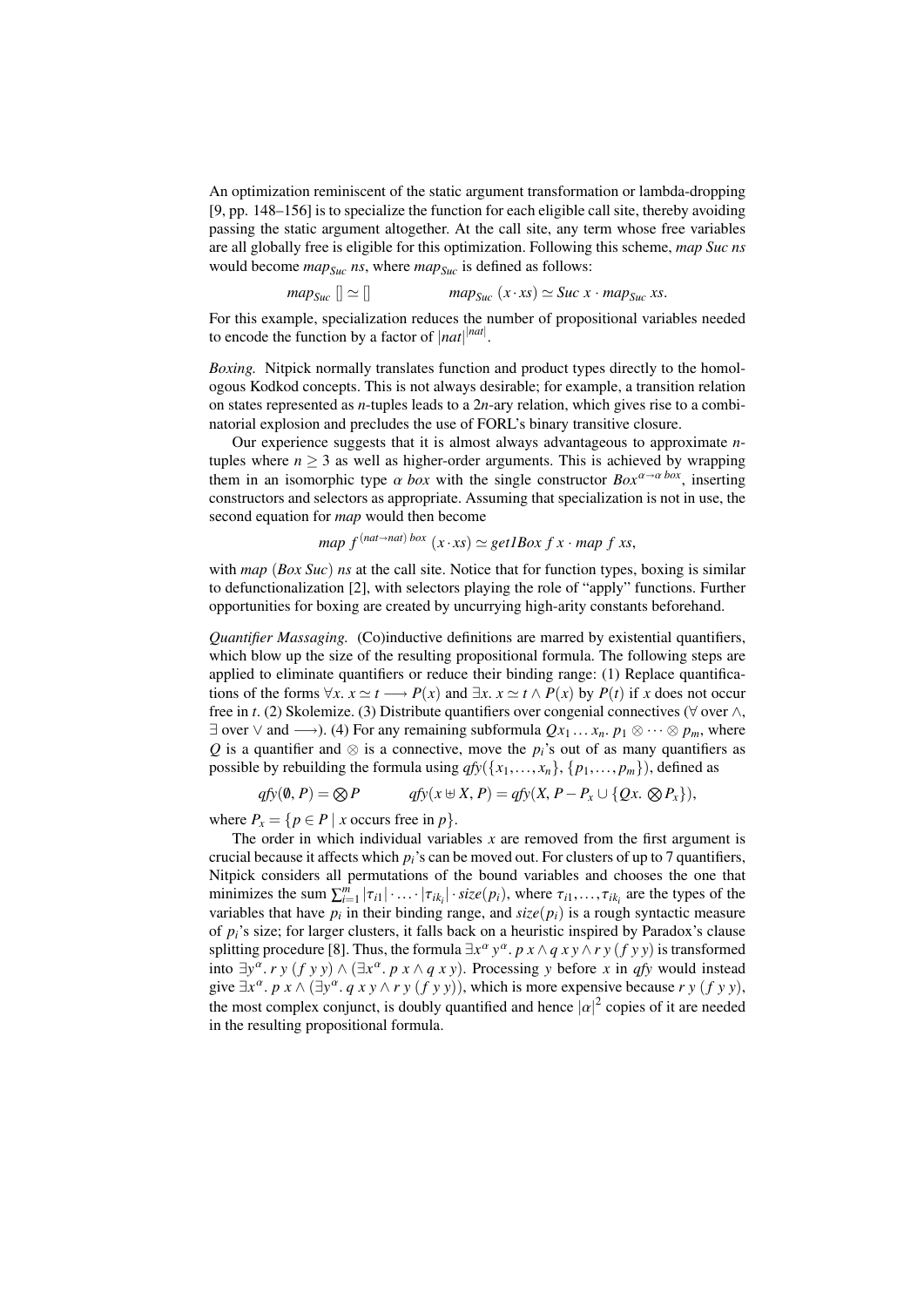*Constructor Elimination.* Since datatype constructors may return  $\perp$  in our encoding, we can increase precision by eliminating them. A formula such as  $[x, y] \simeq [a, b]$  can easily be rewritten into  $x \simeq a \wedge y \simeq b$ , which evaluates to either *True* or *False* even if  $[x, y]$  or  $[a, b]$  would yield ⊥.

For multiple-argument constructors, eliminating constructors helps reduce the number of nested quantifiers. Consider a datatype of AVL trees with two constructors, *Null*<sup>α tree</sup> and *Node*<sup>α→α tree→α *tree→nat→α tree*, and a *data* constant defined by the equations</sup>

*data Null*  $\simeq$  0  $\forall$  *a t*<sub>1</sub> *t*<sub>2</sub> *h*. *data* (*Node a t*<sub>1</sub> *t*<sub>2</sub> *h*)  $\simeq$  {*a*} ∪ *data t*<sub>1</sub> ∪ *data t*<sub>2</sub>.

Our target is the constructor application *Node*  $a t_1 t_2 h$  in the second equation's left-hand side. We first pull it out and assign it to a fresh bound variable *y*:

 $∀a t<sub>1</sub> t<sub>2</sub> h y. y ⊇ Node a t<sub>1</sub> t<sub>2</sub> h → data y ≈ {a} ∪ data t<sub>1</sub> ∪ data t<sub>2</sub>.$ 

Then we express the constructor arguments in terms of selectors in the conclusion, rewrite the assumption to use a discriminator, and omit the obsolete variables:

<sup>∀</sup>*y*. *isNode <sup>y</sup>* −→ *data <sup>y</sup>* ' {*get1Node <sup>y</sup>*} ∪ *data* (*get2Node <sup>y</sup>*) <sup>∪</sup> *data* (*get3Node <sup>y</sup>*).

By quantifying over a single variable, we reduce the number of copies of the body from  $|\alpha| \cdot |\alpha \text{ tree}|^2 \cdot |nat|$  to  $|\alpha \text{ tree}|$  in the SAT problem, without losing counterexamples. This technique is also useful for constructors taking a single higher-order argument, such as those inserted by the boxing optimization described above.

# 5.2 Monotonicity Inference

Many formulas occurring in practice are monotonic in the sense that if the formula is falsifiable for a given scope, it is also falsifiable for all larger scopes [13, p. 165]. That not all formulas are monotonic will become clear after considering  $|UNIV| = 3$ .

Monotonicity can be exploited to prune the search space. For a formula involving *n* uninterpreted types, a model finder must a priori consider  $k^n$  scopes to exhaust all models up to the cardinality bound *k*. With monotonicity, it is sufficient to consider the single scope in which all types have cardinality *k*.

We developed and implemented two calculi for inferring monotonicity, and proved them sound [6]. The first calculus, on which we focus here, has limited support for sets encoded as predicates. The second, more powerful calculus addresses this problem by annotating function arrows and relying on a SAT solver to ensure consistent annotations.

For simplicity of exposition, the first calculus is defined for a HOL fragment in which the only constants are  $\simeq$  and  $\longrightarrow$ . We let *True* abbreviate  $(\lambda x^{\circ}, x) \simeq (\lambda x, x)$  and  $\forall x$ , *n* abbreviate  $(\lambda x, n) \simeq (\lambda x, x)$  We assume a distinguished type variable  $\alpha$  with  $\forall x$ . *p* abbreviate ( $\lambda x$ . *p*)  $\simeq (\lambda x$ . *True*). We assume a distinguished type variable  $\alpha$  with respect to which monotonicity is inferred. The calculus is defined below:

$$
TV^{s}(o) = \emptyset \qquad TV^{+}(\beta) = {\beta} \qquad TV^{-}(\beta) = \emptyset \qquad TV^{s}(\sigma \to \tau) = TV^{-s}(\sigma) \cup TV^{s}(\tau)
$$

$$
\overline{K(x)} \qquad \overline{K(\longrightarrow)} \qquad \overline{K(\simeq^{\sigma \to \sigma \to o})} \qquad \overline{K(t) \qquad K(u)} \qquad \overline{K(tu)} \qquad \overline{K(\lambda x. t)}
$$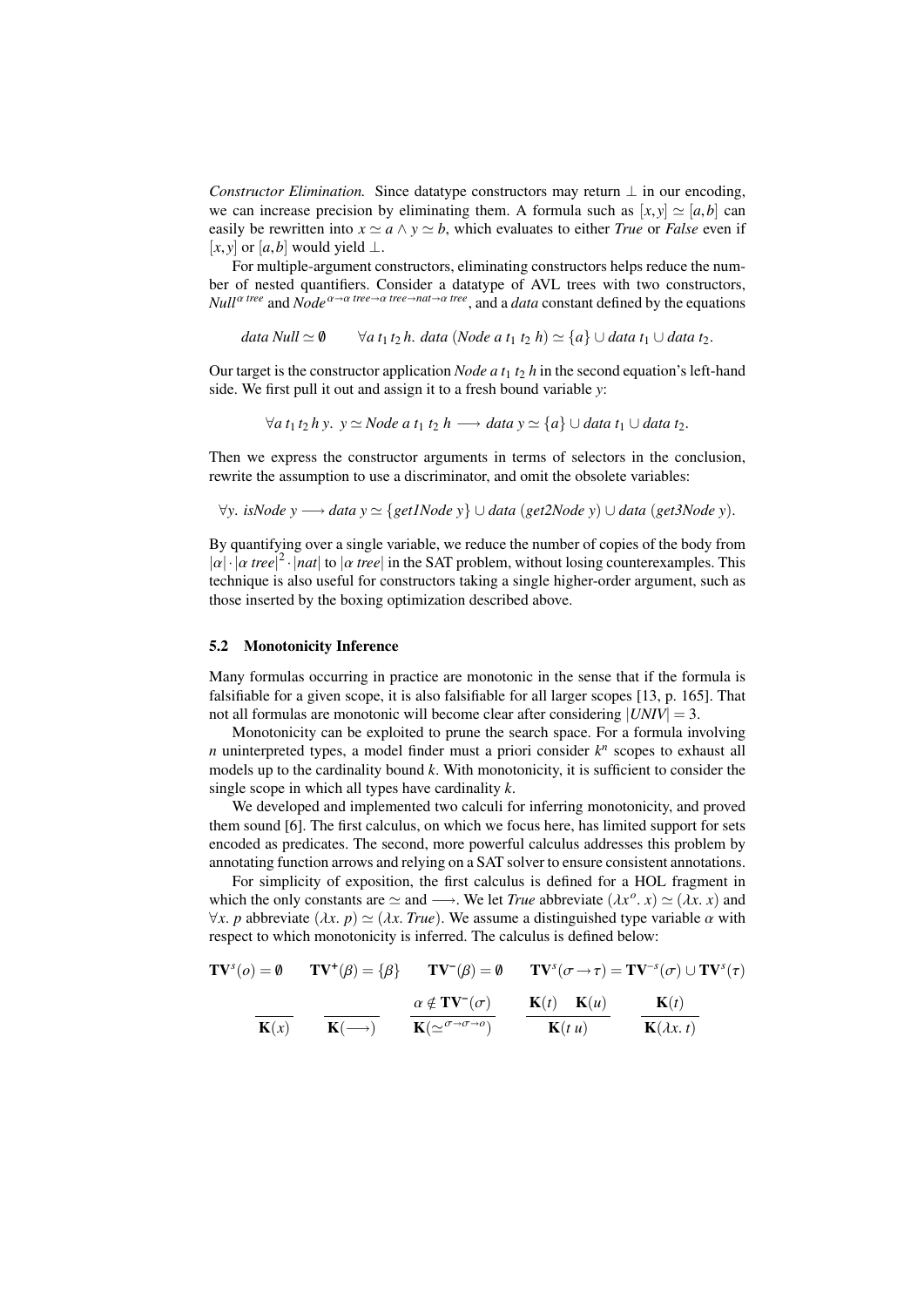$$
\frac{\mathbf{K}(t)}{\mathbf{M}^{s}(t)} \quad \frac{\mathbf{M}^{-s}(t)}{\mathbf{M}^{s}(t-\lambda u)} \quad \frac{\mathbf{M}^{+}(t)}{\mathbf{M}^{+}(\forall x^{\sigma}, t)} \quad \frac{\mathbf{M}^{-}(t)}{\mathbf{M}^{-}(\forall x \cdot t)} \quad \frac{\mathbf{M}^{-}(t)}{\mathbf{M}^{-}(\forall x \cdot t)} \quad \frac{\mathbf{K}(t)}{\mathbf{M}^{-}(t \simeq u)}.
$$

The  $\mathbf{TV}^s(\sigma)$  function gives the set of type variables occurring positively (if *s* is +) or negatively (if *s* is -) with respect to  $\rightarrow$  The judgment  $\mathbf{K}(t)$  expresses that *t*'s value negatively (if *s* is –) with respect to  $\rightarrow$ . The judgment **K**(*t*) expresses that *t*'s value remains essentially the same when  $\alpha$ 's cardinality is increased, assuming that the free variables also stay the same. A formula  $P$  is monotonic if  $M^{-}(P)$  is derivable.

We evaluated both calculi on the theorems from six highly polymorphic Isabelle theories (*AVL2*, *Fun*, *Huffman*, *List*, *Map*, and *Relation*). We found that the simple calculus inferred monotonicity for 41% to 97% of the theorems depending on the theory, while the more sophisticated calculus achieved 65% to 100% [6].

### 6 Case Studies

#### 6.1 Volpano–Smith–Irvine Security Type System

Assuming a partition of program variables into public and private ones, Volpano, Smith, and Irvine [22] provide typing rules guaranteeing that the contents of private variables stay private. They define two types, *High* (private) and *Low* (public). An expression is *High* if it involves private variables; otherwise it is *Low*. A command is *High* if it modifies private variables only; commands that could alter public variables are *Low*.

As our first case study, we consider a fragment of the formal soundness proof by Snelting and Wasserrab [19]. Given a variable partition Γ, the inductive predicate  $\Gamma \vdash$ *e* :  $\sigma$  tells whether *e* has type  $\sigma$ , whereas  $\Gamma$ ,  $\sigma$   $\vdash$  *c* tells whether command *c* has type  $\sigma$ . Below is a flawed definition of  $\Gamma$ ,  $\sigma \vdash c$ :

$$
\frac{\Gamma v \simeq [High]}{\Gamma, \sigma \vdash skip} \quad \frac{\Gamma v \simeq [High]}{\Gamma, \sigma \vdash v := e} \quad \frac{\Gamma \vdash e : Low \quad \Gamma v \simeq [Low]}{\Gamma, Low \vdash v := e} \quad \frac{\Gamma, \sigma \vdash c_1}{\Gamma, \sigma \vdash c_1 : c_2}
$$
\n
$$
\frac{\Gamma \vdash b : \sigma \quad \Gamma, \sigma \vdash c_1 \quad \Gamma, \sigma \vdash c_2}{\Gamma, \sigma \vdash \text{if (b) } c_1 \text{ else } c_2} \quad \frac{\Gamma \vdash b : \sigma \quad \Gamma, \sigma \vdash c}{\Gamma, \sigma \vdash \text{while (b) } c} \quad \frac{\Gamma, High \vdash c}{\Gamma, Low \vdash c}.
$$

The following theorem constitutes a key step in the soundness proof:

$$
\Gamma, High \vdash c \wedge \langle c, s \rangle \rightsquigarrow^* \langle \text{skip}, s' \rangle \longrightarrow \forall v. \Gamma \, v \simeq \lfloor Low \rfloor \longrightarrow s \, v \simeq s' \, v.
$$

Informally, it asserts that if executing the *High* command *c* in state *s* terminates in state  $s'$ , then the public variables of  $s$  and  $s'$  must agree. This is consistent with our intuition that *High* commands should only modify private variables. However, because we planted a bug in the definition of  $\Gamma$ ,  $\sigma \vdash c$ . Nitpick finds a counterexample:

$$
\Gamma = [\mathsf{v}_1 \mapsto Low] \qquad \qquad s = [\mathsf{v}_1 \mapsto false] \n c = \mathsf{skip} \; \mathsf{v}_1 := (Var \; \mathsf{v}_1 == Var \; \mathsf{v}_1) \qquad \qquad s' = [\mathsf{v}_1 \mapsto true].
$$

Even though the command  $c$  has type  $High$ , it assigns *true* to the *Low* variable  $v_1$ . The bug is a missing assumption  $\Gamma, \sigma \vdash c_2$  in the typing rule for sequential composition.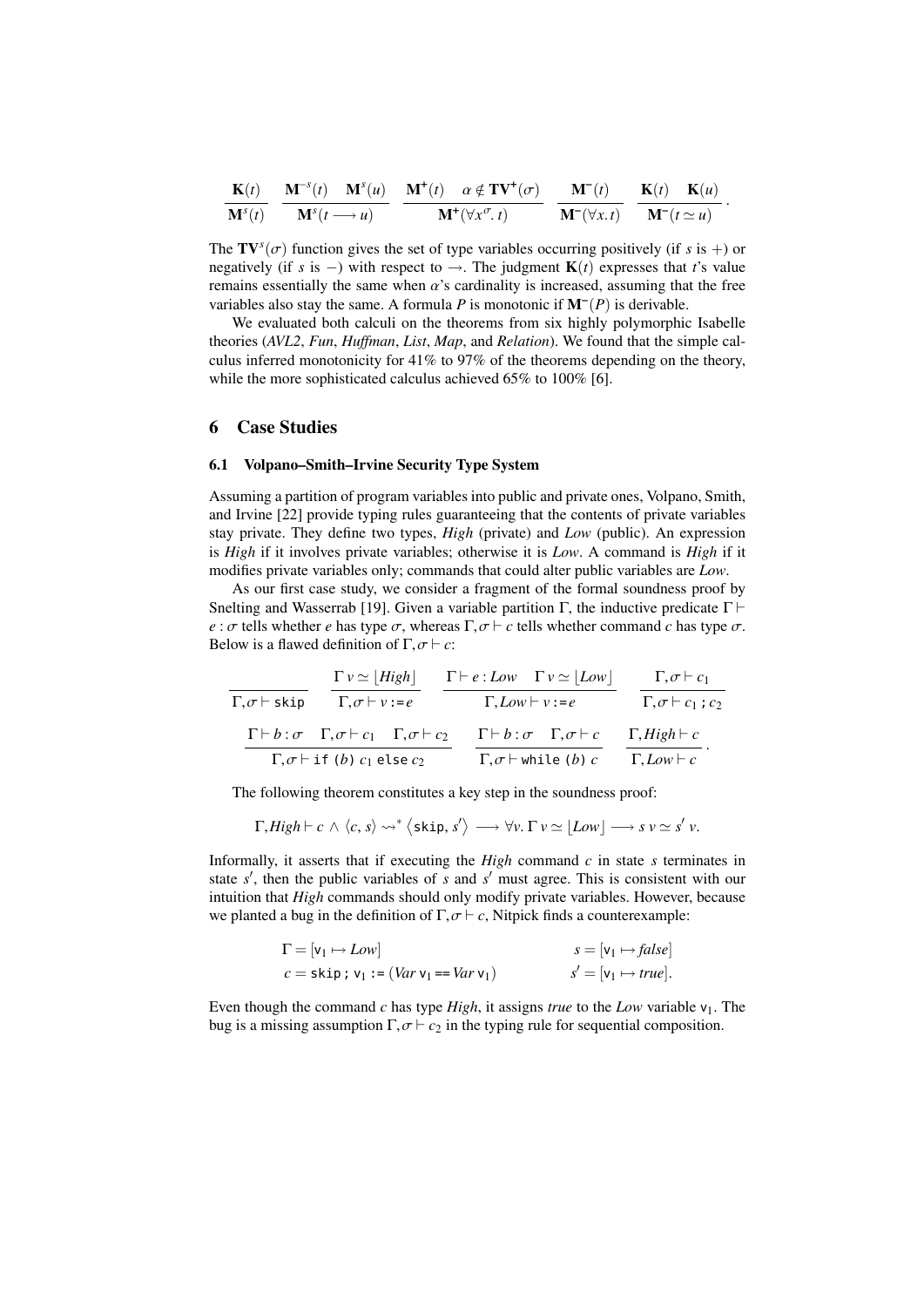### 6.2 Hotel Key Card System

We consider a state-based model of a vulnerable hotel key card system with recordable locks [16], inspired by an Alloy specification due to Jackson [13, pp. 299–306]. The formalization relies on three opaque types, *room*, *guest*, and *key*. A key card, of type *card* =  $key \times key$ , combines an old key and a new key. A state is a 7-field record (|owns ::*room*→*guest option*, curr::*room*→*key*, issued::*key*→*o*, cards ::*guest*→*card*<sup>→</sup> *o*, roomk::*room*→*key*, isin::*room*→*guest*→*o*, safe::*room*→*o*|). The set *reach* of reachable states is defined inductively by the following rules:

*inj init*

 $\sqrt{\text{Iowns} = (\lambda r, \perp), \text{curr} = \text{init}, \text{ issued} = \text{range init}, \text{cards} = (\lambda g, \emptyset),}$  INIT  $r$ oomk = *init*, isin =  $(\lambda r, \emptyset)$ , safe =  $(\lambda r, True)$ )  $\in reach$ 

| $s \in reach \quad k \notin issued \; s$                                                         |              |
|--------------------------------------------------------------------------------------------------|--------------|
| $s$ (curr := $(curr s)(r := k)$ , issued := <i>issued s</i> $\cup k$ ,                           | CHECK-IN     |
| cards := $(cards s)(g := cards s g \cup \langle curr s r, k \rangle)$ ,                          |              |
| owns := $(owns s)(r :=  g )$ , safe := $(safe s)(r := False)$ $\in reach$                        |              |
| $s \in reach \quad \langle k, k' \rangle \in cards \ s \ g \quad room \ s \ r \in \{k, k'\}$     | <b>ENTRY</b> |
| $s$ (isin := $(i\sin s)(r := i\sin s r \cup g)$ , roomk := $(roomk s)(r := k')$ ,                |              |
| safe := $(safe s)(r := owns s r \approx  g  \land isin s r \approx 0 \lor safe s r)$ $\in reach$ |              |

$$
s \in reach \quad g \in is \quad s \quad r
$$

$$
s(\text{isin} := (\text{isin } s)(r := \text{isin } s r - \{g\})) \in \text{reach}
$$
Exrr.

A desirable property of the system is that it should prevent unauthorized access:

 $s \in$  *reach*  $\land$  *safe*  $s r \land g \in$  *isin*  $s r \rightarrow$  *owns*  $s r \simeq |g|$ .

Nitpick needs some help to contain the state space explosion: We restrict the search to one room and two guests. Within seconds, we get the counterexample

$$
s = (\text{owns} = (r_1 := \lfloor g_1 \rfloor), \text{ curr} = (r_1 := k_1), \text{ issued} = \{k_1, k_2, k_3, k_4\},
$$
  

$$
\text{cards} = (g_1 := \{\langle k_3, k_1 \rangle, \langle k_4, k_2 \rangle\}, g_2 := \{\langle k_2, k_3 \rangle\}), \text{roomk} = (r_1 := k_3),
$$
  

$$
\text{isin} = (r_1 := \{g_1, g_2\}), \text{safe} = \{r_1\}\}
$$

with  $g = g_2$  and  $r = r_1$ .

To retrace the steps from the initial state to the *s*, we can ask Nitpick to show the interpretation of *reach* at each iteration. This reveals the following "guest in the middle" attack: (1) Guest  $g_1$  checks in and gets a card  $\langle k_4, k_2 \rangle$  for room  $r_1$ , whose lock expects  $k_4$ . Guest  $g_1$  does not enter the room yet (2) Guest  $g_2$  checks in gets a card  $\langle k_2, k_3 \rangle$  for k<sub>4</sub>. Guest g<sub>1</sub> does not enter the room yet. (2) Guest g<sub>2</sub> checks in, gets a card  $\langle k_2, k_3 \rangle$  for  $k_1$  and waits (3) Guest g<sub>1</sub> checks in again, gets a card  $\langle k_2, k_3 \rangle$  inadvertently unlocks  $r_1$ , and waits. (3) Guest  $g_1$  checks in again, gets a card  $\langle k_3, k_1 \rangle$ , inadvertently unlocks<br>room  $r_1$  with her previous card  $\langle k_1, k_2 \rangle$  leaves a diamond on the nightstand, and exits room  $r_1$  with her previous card,  $\langle k_4, k_2 \rangle$ , leaves a diamond on the nightstand, and exits. (4) Guest  $g_2$  enters the room and "borrows" the diamond.

This flaw was already detected by Jackson using the Alloy Analyzer on his original specification and can be fixed by adding  $k' \simeq \text{curr } s \, r$  to the conjunction in ENTRY.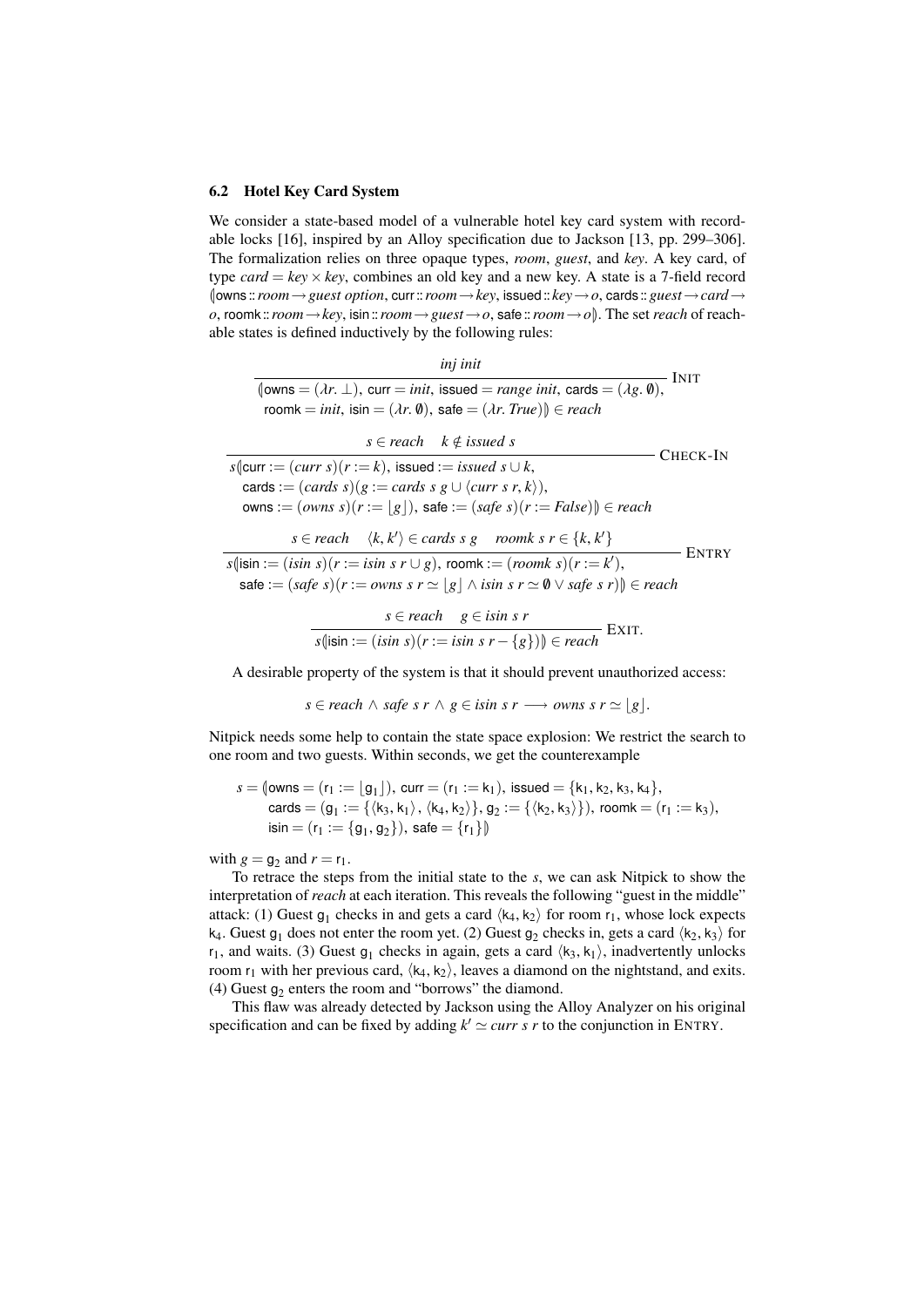# 7 Evaluation

An ideal way to assess Nitpick's strength would be to run it against Refute and Quickcheck on a representative database of Isabelle/HOL non-theorems. Lacking such a database, we chose instead to derive formulas from existing theorems by mutation, replacing constants with other constants and swapping arguments, as was done when evaluating Quickcheck [4]. The vast majority of formulas obtained this way are invalid, and those few that are valid do not influence the ranking of the counterexample generators. For executable theorems, we made sure that the generated mutants are also executable to prevent a bias against Quickcheck.

The table below summarizes the results of running the tools on 3200 random mutants from 20 Isabelle theories (200 per theory), with a limit of 10 seconds per formula. Most counterexamples are found within a few seconds; giving the tool more time would have little impact on the results.

| <b>THEORY</b>    | OUICK.       | REF.       | NITP.           | <b>THEORY</b>  |             | OUICK.      | REF.       | NITP.      |
|------------------|--------------|------------|-----------------|----------------|-------------|-------------|------------|------------|
| Divides          | 134/184      | $3 + 15$   | $141+2$         | <i>ArrowGS</i> |             | $0_{/0}$    | $() + 126$ | $139+2$    |
| Fun              | 5/9          | $162+1$    | $163+0$         |                | Coinductive | 4/6         | $16 + 7$   | $87 + 13$  |
| <b>GCD</b>       | $119_{/162}$ | $1 + 17$   | $124 + 10$      | $CoreC++$      |             | $7_{/30}$   | $3+6$      | $29+1$     |
| List             | 78/130       |            | $3+113$ $117+9$ | <i>FFT</i>     |             | $31_{/40}$  | $1+2$      | $47 + 15$  |
| <b>MacLaurin</b> | 43/62        | $0+0$      | $26+7$          | Huffman        |             | $84_{/160}$ | $1 + 45$   | $119+2$    |
| Map              | 19/34        | $103 + 45$ | $157+0$         | MiniML         |             | $14_{/33}$  | $0+116$    | $79 + 49$  |
| Predicate        | $2_{12}$     | $147 + 14$ | $161+0$         | NBE            |             | $41_{/62}$  | $0+18$     | $81 + 24$  |
| Relation         | $0_{/2}$     | $144 + 3$  | $150 + 1$       | Ordinal        |             | 0/66        | $10+3$     | $12+0$     |
| <b>Set</b>       | $17_{/25}$   | $149+0$    | $151+0$         |                | POPLmark    | $56_{/96}$  | $4+6$      | $103 + 15$ |
| Wellfounded      | $10_{/24}$   | $118 + 20$ | $141+1$         | Topology       |             | $0_{/0}$    | $124 + 4$  | $139 + 3$  |

The table's entries have the form  $G_{/X}$  for Quickcheck and  $G_{+P}$  for Refute and Nitpick, where  $G =$  number of genuine counterexamples found and reported as such,  $P =$ number of potential counterexamples found (in addition to  $G$ ), and  $X =$  number of executable mutants (among 200).

Refute's three-valued logic is unsound, so all counterexamples for formulas that involve an infinite type are potentially spurious and reported as such to the user. Nitpick also has an unsound mode, which contributes some potential counterexamples. Unfortunately, there is no easy way to tell how many of these are actually genuine.

Quickcheck and Nitpick are comparable on executable formulas, but Nitpick also fares well on non-executable ones. Notable exceptions are formalizations involving real arithmetic (*MacLaurin* and *FFT*), complex set-theoretic constructions (*Ordinal*), or a large state space (*CoreC++*).

Independently, Nitpick competes against Refute in the higher-order model finding division of the TPTP [20]. In a preliminary run, it disproved 293 out of 2729 formulas (mostly theorems), compared with 214 for Refute. Much to our surprise, Nitpick exhibited counterexamples for five formulas that had previously been proved by TPS [1] or LEO-II [3], revealing two bugs in the former and one bug in the latter.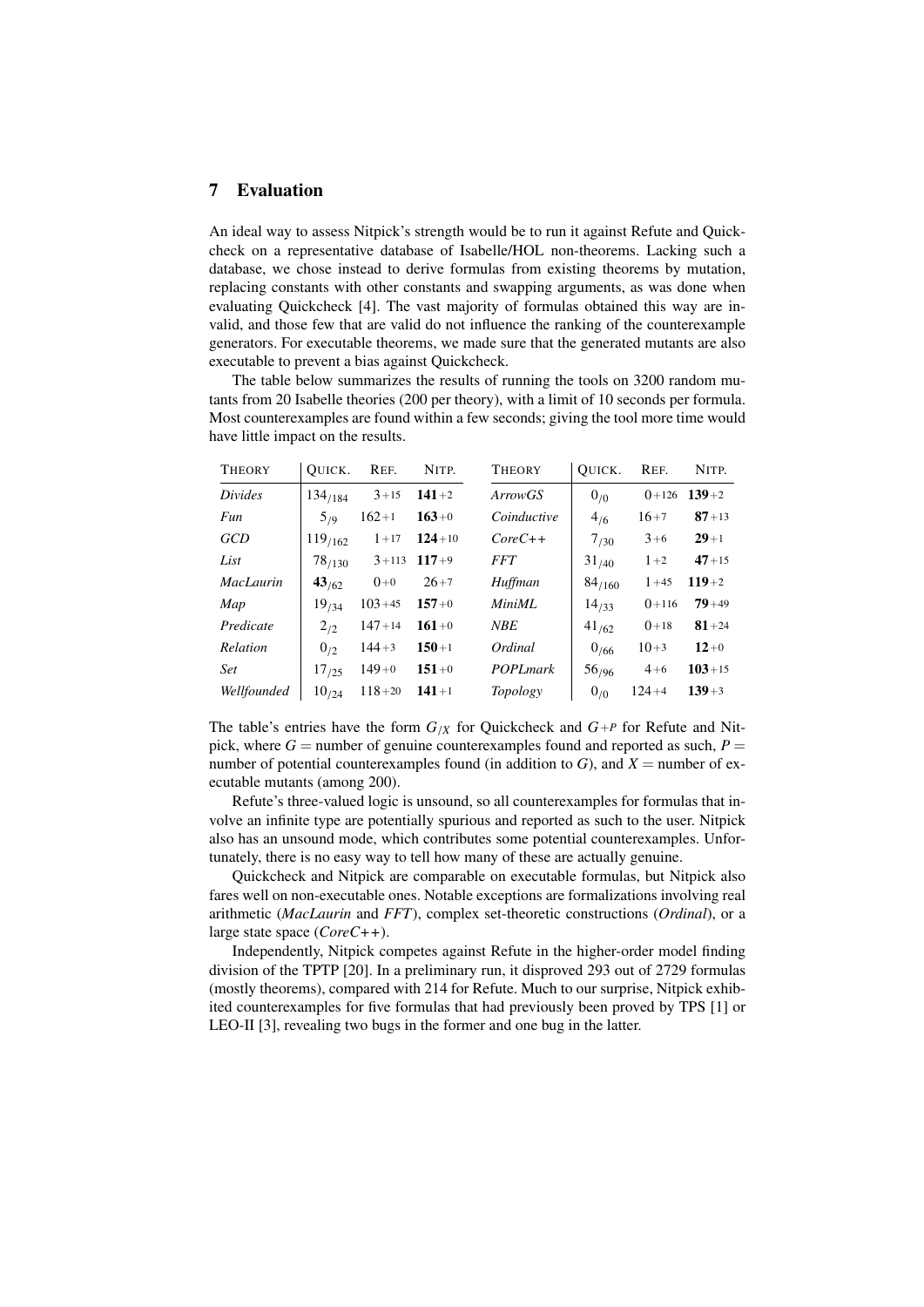# 8 Related Work

The approaches for testing conjectures can be classified in three broad categories:

- *Random testing.* The formula is evaluated for random values of the free variables. This approach is embodied by Isabelle's Quickcheck [4] and similar tools for other proof assistants. It is restricted to executable formulas.
- *SAT solving.* The formula is translated to propositional logic and handed to a SAT solver. This procedure was pioneered by McCune in his first-order finder MACE [15]. Other first-order MACE-style finders include Paradox [8] and Kodkod [21]. The higher-order finders Refute [23] and Nitpick also belong to this category.
- *Direct search.* The search for a model is performed directly on the formula, without translation to propositional logic. This approach was introduced by SEM [24].

Some proof methods deliver sound or unsound counterexamples upon failure, notably model checking, semantic tableaux, and satisfiability modulo theory (SMT) solving. Also worth of mention is the Dynamite tool [11], which lets users prove Alloy formulas in the interactive theorem prover PVS. Weber [23, pp. 3–4] provides a more detailed discussion of related work.

# 9 Conclusion

Nitpick is to our knowledge the first higher-order model finder that supports both inductive and coinductive predicates and datatypes. It works by translating higher-order formulas to first-order relational logic (FORL) and invoking the highly-optimized SATbased Kodkod model finder [21] to solve these. Compared with Quickcheck, which is restricted to executable formulas, Nitpick shines by its generality—the hallmark of SAT-based model finding.

The translation to FORL is designed to exploit Kodkod's strengths. Datatypes are encoded following an Alloy idiom [10,14] extended to mutually recursive and coinductive datatypes. FORL's relational operators provide a natural encoding of partial application and  $\lambda$ -abstraction, and the transitive closure plays a crucial role in the encoding of inductive datatypes. Our main contributions have been to isolate three ways to translate (co)inductive predicates to FORL, based on wellfoundedness, polarity, and linearity, and to devise optimizations—notably function specialization, boxing, and monotonicity inference—that dramatically increase scalability in practical applications.

Nitpick is included with the latest version of Isabelle and is invoked automatically whenever users enter new formulas to prove, helping to catch errors early, thereby saving time and effort. But Nitpick's real beauty is that it lets users experiment with formal specifications in the playful way championed by Alloy but with Isabelle's higher-order syntax, definition principles, and theories at their fingertips.

Acknowledgment. Stefan Berghofer, Lukas Bulwahn, Marcelo Frias, Florian Haftmann, Alexander Krauss, Mark Summerfield, Emina Torlak, and several anonymous reviewers provided useful comments on drafts of this paper. Alexander Krauss also helped devise the monotonicity inference calculi, and Geoff Sutcliffe ran Nitpick against Refute on the TPTP benchmark suite. We thank them all.